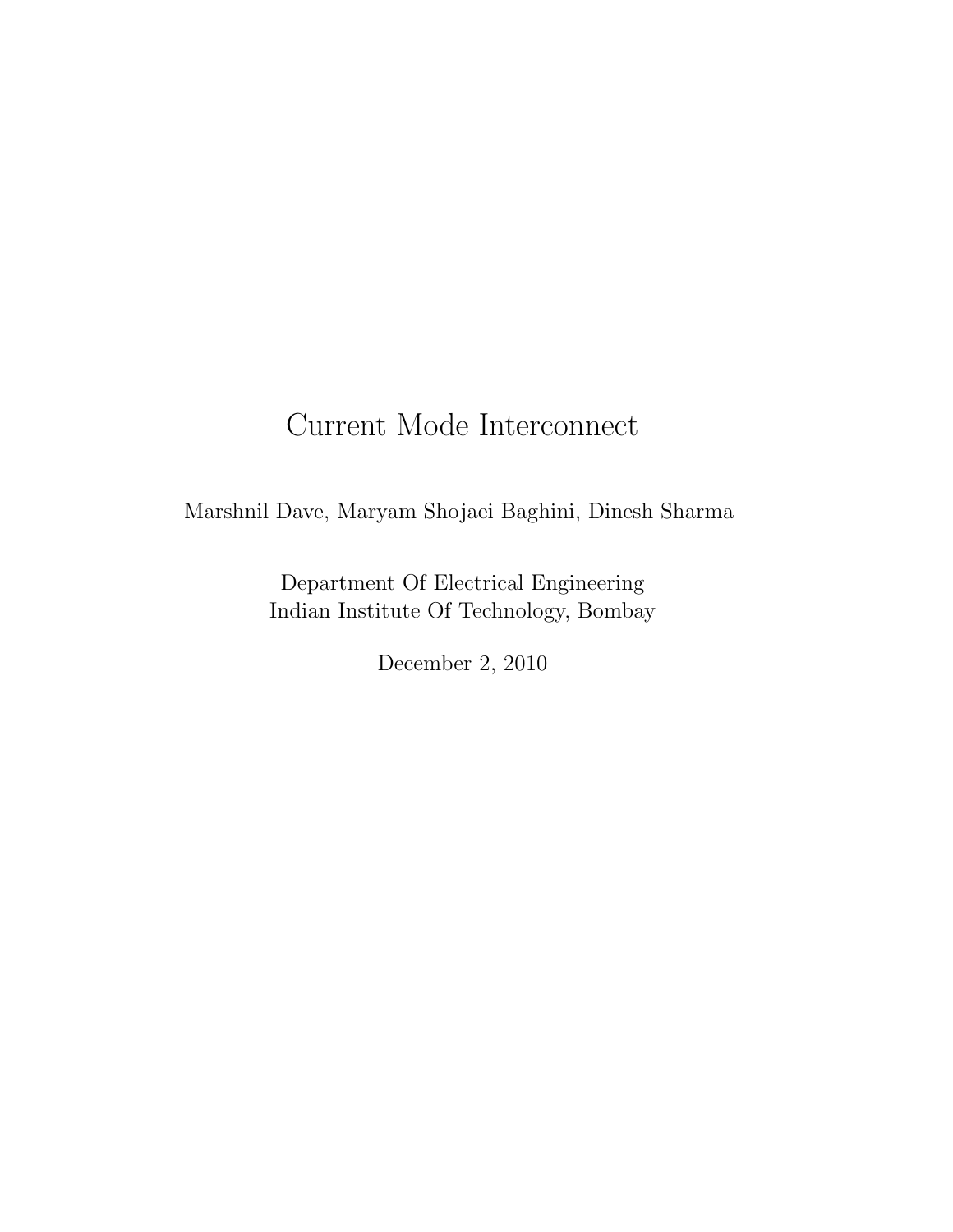# **Contents**

| $\mathbf{1}$   |     | $\overline{2}$<br>Introduction                                                                               |  |  |  |  |
|----------------|-----|--------------------------------------------------------------------------------------------------------------|--|--|--|--|
|                | 1.1 | $\overline{2}$                                                                                               |  |  |  |  |
|                |     | $\overline{2}$<br>1.1.1                                                                                      |  |  |  |  |
|                | 1.2 | 3                                                                                                            |  |  |  |  |
|                |     | 3<br>1.2.1                                                                                                   |  |  |  |  |
|                | 1.3 | Concerns with Voltage mode Buffer Insertion Technique<br>$\overline{4}$                                      |  |  |  |  |
|                |     | 1.3.1<br>$\overline{4}$                                                                                      |  |  |  |  |
|                |     | Problem with bi-directional data transmission<br>$\overline{5}$<br>1.3.2                                     |  |  |  |  |
|                |     | $\mathbf 5$<br>1.3.3                                                                                         |  |  |  |  |
|                | 1.4 | $\overline{5}$                                                                                               |  |  |  |  |
|                |     | $\boldsymbol{6}$<br>1.4.1                                                                                    |  |  |  |  |
|                | 1.5 | 8                                                                                                            |  |  |  |  |
|                |     | 8<br>1.5.1                                                                                                   |  |  |  |  |
|                | 1.6 | 9                                                                                                            |  |  |  |  |
|                | 1.7 | 10                                                                                                           |  |  |  |  |
|                |     | 10<br>1.7.1                                                                                                  |  |  |  |  |
|                |     | 1.7.2<br>15                                                                                                  |  |  |  |  |
|                |     | 1.7.3<br>15                                                                                                  |  |  |  |  |
| $\overline{2}$ |     | Variation Tolerant Current Mode Signaling<br>22                                                              |  |  |  |  |
|                | 2.1 | 22                                                                                                           |  |  |  |  |
|                | 2.2 | 22<br>Robustness requirements $\ldots \ldots \ldots \ldots \ldots \ldots \ldots \ldots \ldots \ldots \ldots$ |  |  |  |  |
|                |     | 22<br>Effect of Process, Voltage and Temperature Variation<br>2.2.1                                          |  |  |  |  |
|                |     | 23<br>Effect of common mode voltage mismatch $\ldots \ldots \ldots \ldots \ldots$<br>2.2.2                   |  |  |  |  |
|                | 2.3 | System parameters affected by variations $\ldots \ldots \ldots \ldots \ldots \ldots \ldots$<br>23            |  |  |  |  |
|                | 2.4 | A brief review of Current Mode Signaling Schemes<br>24                                                       |  |  |  |  |
|                |     | 24<br>2.4.1                                                                                                  |  |  |  |  |
|                | 2.5 | Effect of Process Variations on different CMS Schemes<br>25                                                  |  |  |  |  |
|                |     | 25<br>2.5.1                                                                                                  |  |  |  |  |
|                |     | CMS Scheme with fixed pulse width $(CMS-Fpw)$<br>26<br>2.5.2                                                 |  |  |  |  |
|                | 2.6 | 27                                                                                                           |  |  |  |  |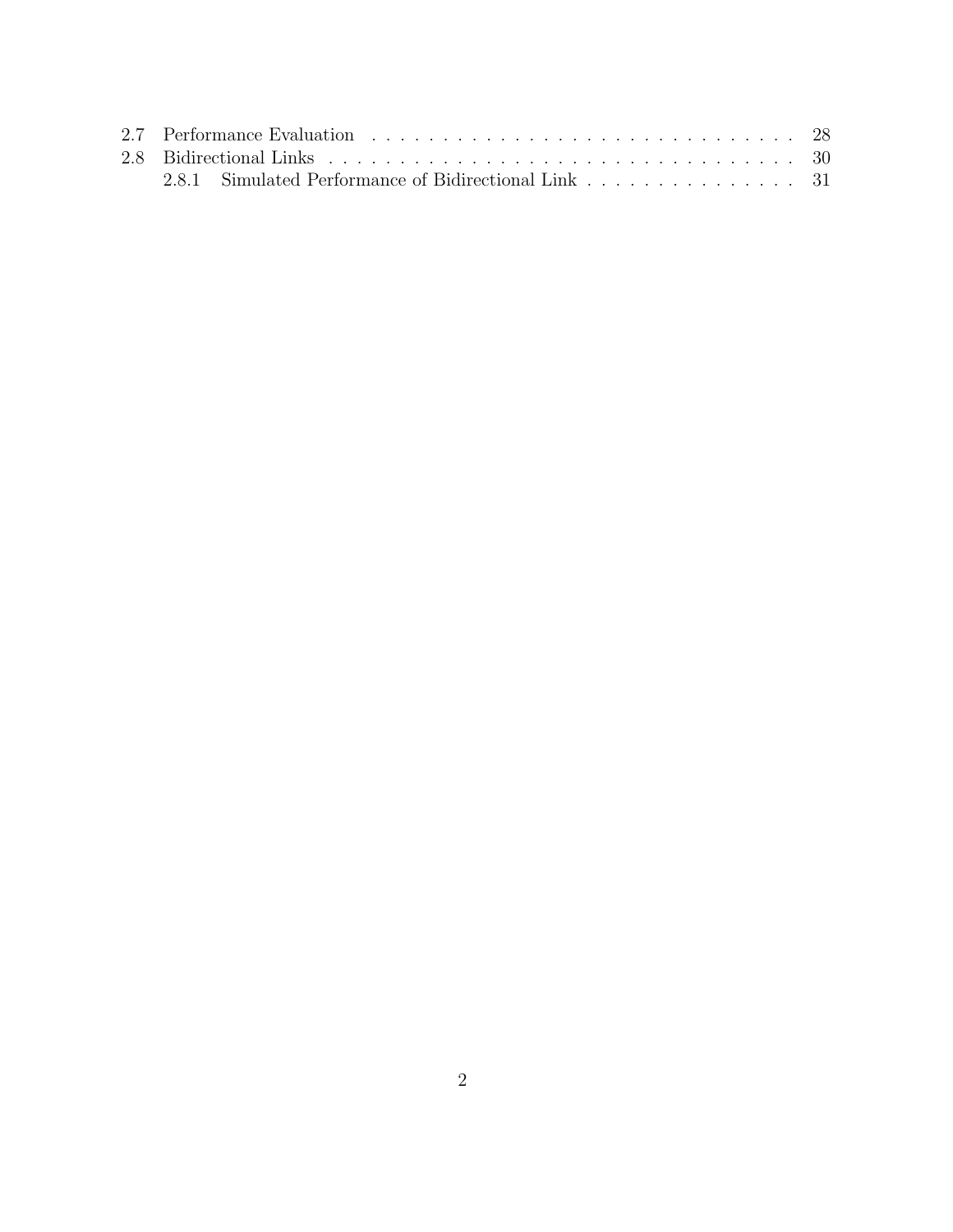# Chapter 1 Introduction

# 1.1 Scaling

VLSI technology has used device scaling to continually improve the performace of circuits. In constant field scaling, all device dimensions as well as all voltages are scaled down by some factor S. This leads to improved packing density:  $( \uparrow S^2)$ , improved speed (delay  $\downarrow S$ ), and improved power consumption  $(1 S^2)$ . However these improvements apply only to active circuits. What about passive components?

#### 1.1.1 Unscaled Interconnect Delay

Consider an interconnect in a chip. This is made of a metal layer of thickness  $t_m$  running over an insulator of thickness  $t_i$ .



Figure 1.1: Delay through an Interconnect

$$
R = \rho \frac{L}{W t_m}, \qquad C = \epsilon \frac{L W}{t_i}
$$
  
Change Time  $\approx RC = \rho \epsilon \frac{L^2}{t_m t_i}$  (1.1)

To first order, delay is independent of W. This is because increasing W reduces resistance but increases capacitance in the same ratio. Unfortunately W is the only parameter that the circuit designer can decide! (L is fixed by the distance between the points to be connected,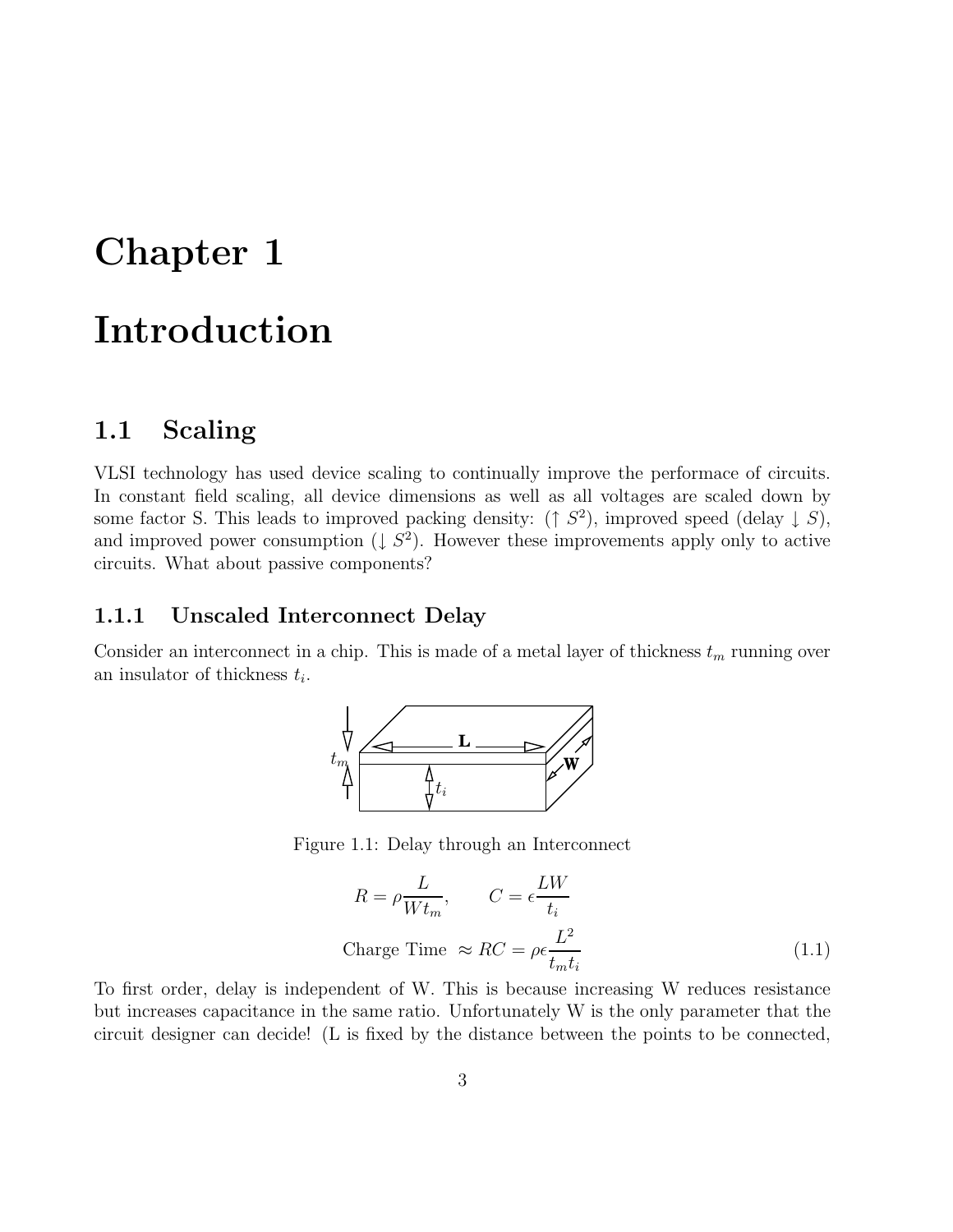$\rho, \epsilon, t_m$  and  $t_i$  are decided by the technology).

If we see the distribution of wirelengths on a design, there are a large number of wires with short lenths which connect a gate to the other locally. At the same time, there is a con-



Figure 1.2: Notional distribution of wire lengths on a chip

siderable number of much longer wires which run over the entire chip. These include clocks, power on reset signals, power supply lines, data buses etc. These are the global interconnects.

While local interconnects scale with device size, global interconnects scale with die size. From eqn 1.1

Interconnect Delay = 
$$
\frac{\rho \epsilon}{t_m t_i} L^2 \equiv A L^2
$$
 (1.2)

For local interconnects, L scales the same way as  $t_m$  and  $t_i$ , so delay is invariant. However, even as the transistor sizes are scaled down as the technology advances, average chip sizes show an increasing trend. This is because the complexity of systems that we put on integrates circuits has increased at a rate higher than the rate at which device geometries shrink. Therefore, for Global Interconnects, L goes up with die size, while  $t_m$  and  $t_i$  scale down. This leads to a sharp increase in delay.

# 1.2 Buffer Insertion for Delay Reduction

Global Interconnect delay can be the determining factor for the speed of an integrated system. The  $L^2$  dependence of interconnect delay is a source of particular concern. This problem can be somewhat mitigated by buffer insertion in long wires. We define some critical wire length  $L'$  and when a wire segment exceeds this length, we insert a buffer.

#### 1.2.1 Optimum Buffer Insertion

What is the optimum wire length after which we should insert a buffer? Consider a long wire in which we insert buffers after every segment of length L'. From eqn 1.2,

Segment wire Delay = 
$$
\rho \epsilon \frac{L^2}{t_m t_i} = A L^2
$$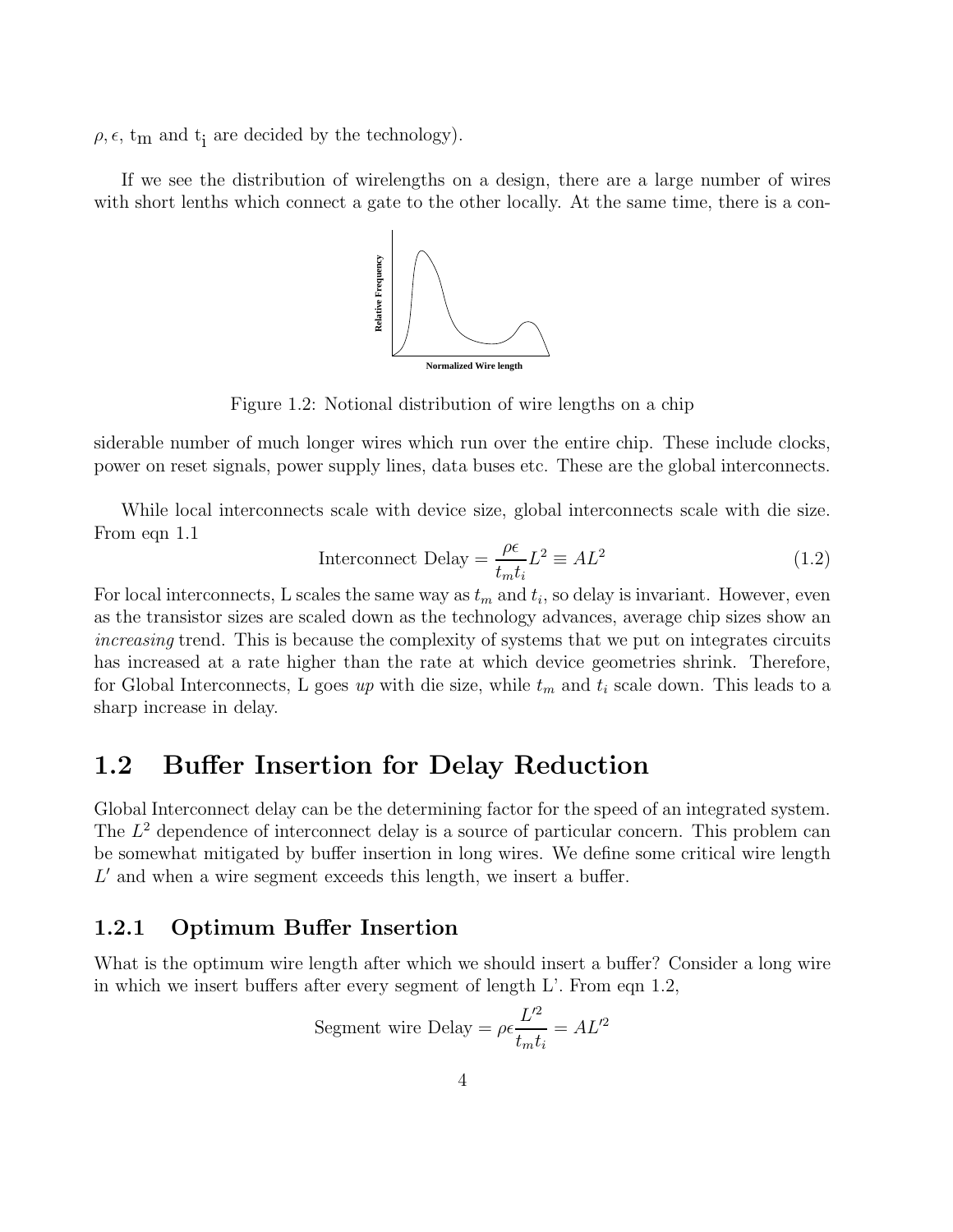Let buffer delay  $=\tau$ . For n segments, there will be n-1 buffers, and  $L = nL'$ . If the total



Figure 1.3: A buffered interconnect line

delay is denoted by  $\Delta$ 

$$
\Delta = nAL'^2 + (n-1)\tau = \frac{L}{L'}AL'^2 + (\frac{L}{L'} - 1)\tau = ALL' + (\frac{L}{L'} - 1)\tau
$$

Putting the derivative with respect to  $L' = 0$  for optimization,

$$
AL - \frac{L}{L'^2} \tau = 0, \text{ so } AL'^2 = \tau \tag{1.3}
$$

Since  $AL^2$  is the wire delay for the segment, this equation tells us that L' should be so chosen that the wire segment delay =  $\tau$ . Total delay is proportional to n and so, is linear in L.

# 1.3 Concerns with Voltage mode Buffer Insertion Technique

Currently, buffer insertion is the most widely used method to control interconnect delay. However, there are several difficulties with buffer insertion. Buffers consume power and silicon area. Also, we normally do floor planning and layout first and then put in the interconnects. When the wire length reaches  $L'$ , we need to put in a buffer. However, it is quite possible that at this point, there is active circuitry underneath, and there is no room to put in a buffer! Then we either have to live with buffer insertion at non-optimal wire lengths or create space by pushing out existing cells and modifying the lay out.

#### 1.3.1 Timing closure

Global interconnects are placed *after* active circuit design and layout is complete. One has to anticipate the wire length, and then design the active circuits to meet total delay specifications. If the actual wire length is different from what was anticipated, one has to re-design the active circuits after layout. After a fresh layout, wire lengths and hence, delays are changed. This leads to a design-layout-redesign iteration known as Timing Closure. This iteration becomes longer and longer when total delays are dominated by interconnect delay.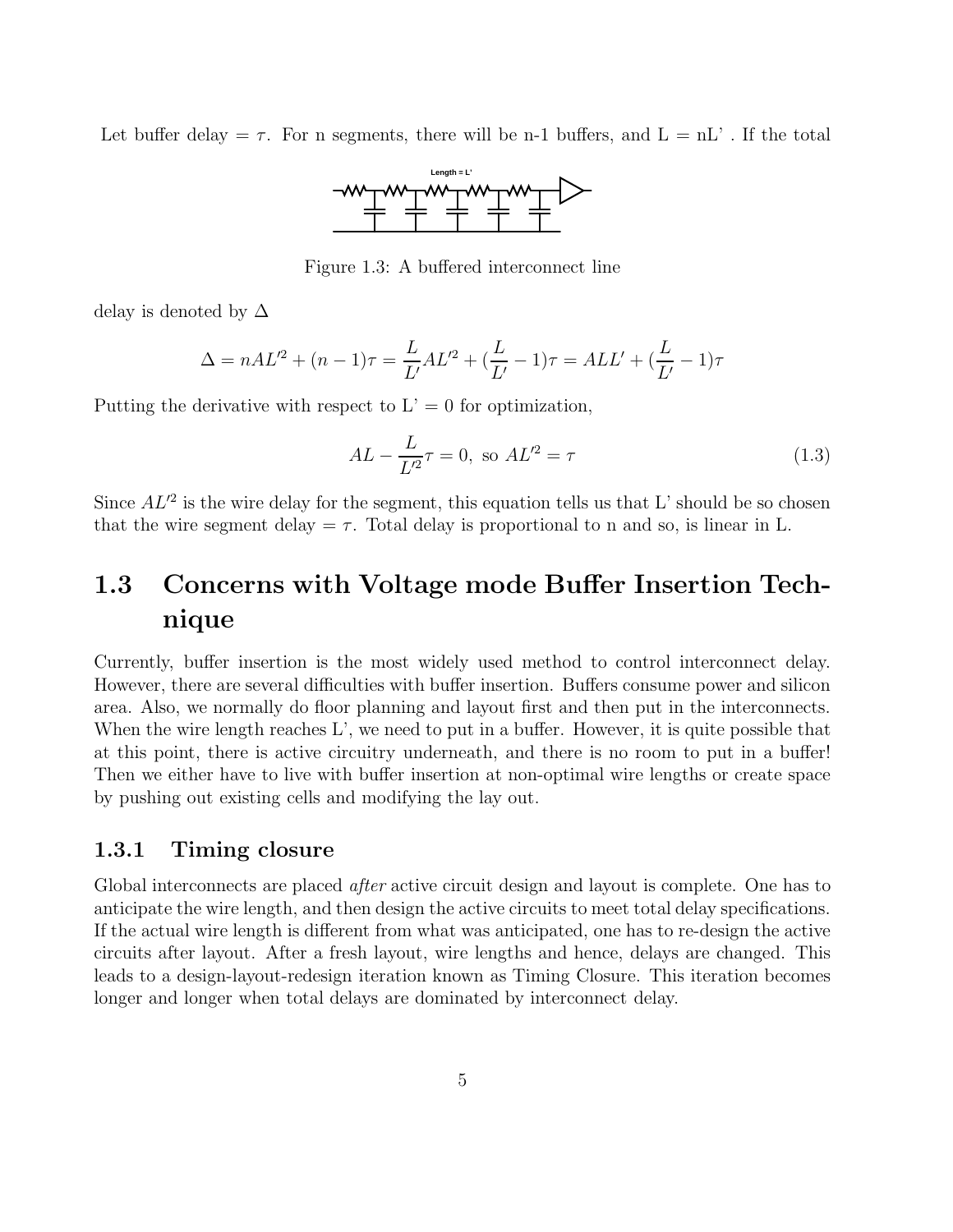#### 1.3.2 Problem with bi-directional data transmission

Global interconnects often include data busses, which may require bidirectional data transmission. (For example, a bus connecting a processor and memory). However, buffer insertion fixes the direction of data flow! Therefore, if we need bidirectional transmission, we need to replace buffers with bidirectional transceivers. These require a direction signal, which will enable the buffers pointing in the desired direction. This direction signal must also be routed with the bus (and should have its own buffers) and it should reach the bidirectional buffers ahead of the data.

#### 1.3.3 Signal Integrity

As interconnect wire separation is reduced, there is a serious signal integrity problem because of electrostatic coupling between long wires. Inter-signal interference can lead to unpredictable delay variations. Grounded shielding wires must often be inserted to avoid interference. This leads to extra capacitance and  $CV^2f$  power loss.

# 1.4 Current signaling

Because of these problems with voltage mode signaling, we propose that 1's and 0's be signaled by the presence or absence of a current and not by a high or a low voltage. This has several advantages:

- Current rise time is limited by inductance rather than capacitance. Typically, inductive effects are much smaller than capacitive effects. (After all,  $\epsilon \simeq 4, \mu = 1$  for insulators used in IC's). So electromagnetic coupling is lower than electrostatic coupling.
- Signal voltage swings are limited by scaled down supply voltages: this does not restrict current swings.
- In fact, we can use multiple current values to send more than one bit down the same wire!

If we hold the Voltage on the interconnect nearly constant dynamic power will be negligible and latency will be much lower.

We also have the option of using multiple current levels to transmit multiple bits simultaneously. This can give higher Throughput and lower interconnect area.

Current mode transmission offers the possibility for improving Latency, Throughput and Power simultaneously!

Since  $\Delta V \to 0$ , while  $\Delta I \neq 0$ ,  $\Rightarrow$  We need a low (near 0) input impedance receiver.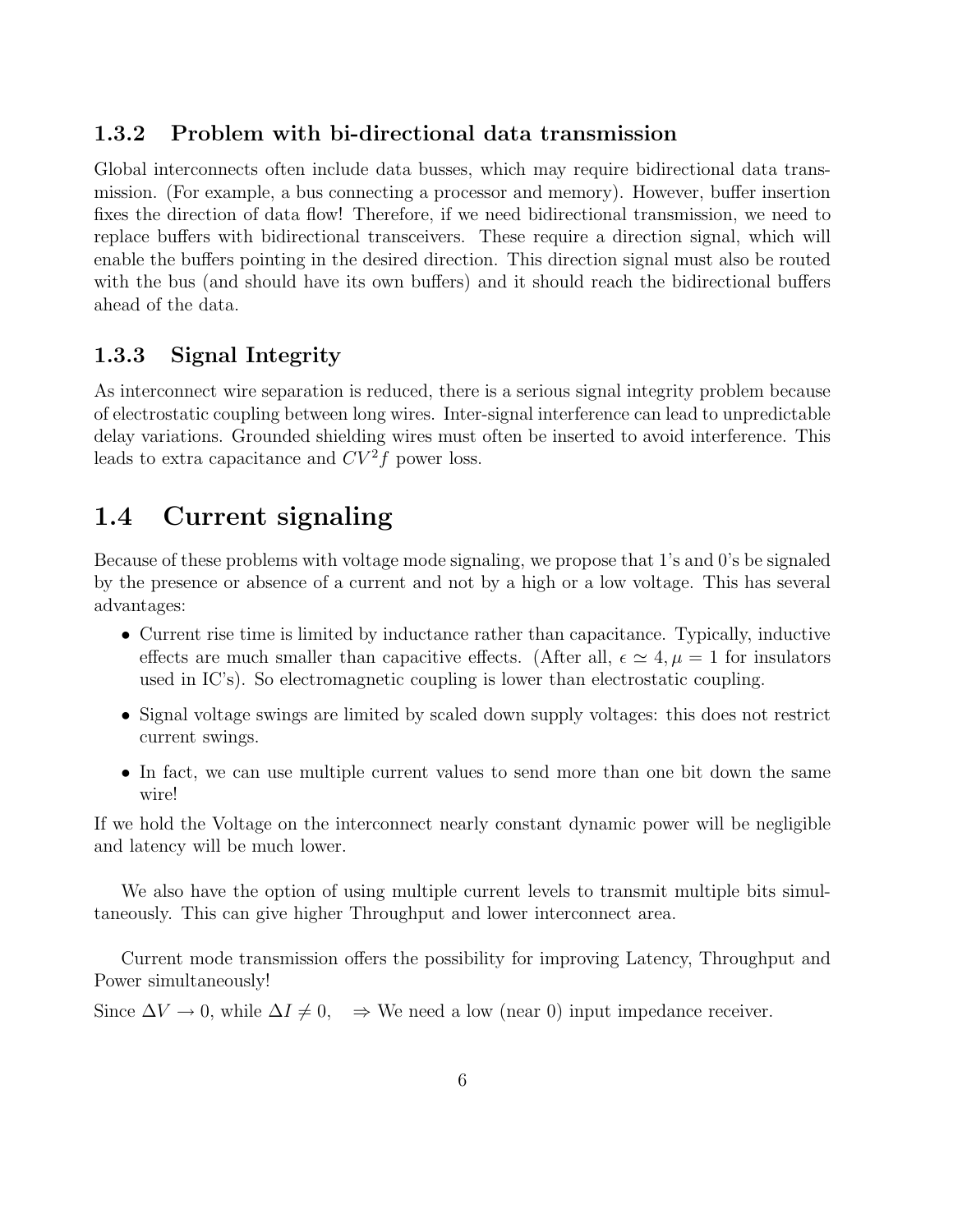#### 1.4.1 Zero input impedance circuit

Low  $r_{in}$  amps are used for photo-detectors [?]. Once such configuration is shown below: This



Figure 1.4: Low input impedance Beta Multiplier Circuit

circuit uses complementary current mirrors feeding each other. This configuration is also known as a beta multiplier. To derive its input impedance, we can write small signal currents and voltages as:

$$
i_1 = g_{mn1}v_1 = g_{mp1}(v - v_2)
$$
  
\n
$$
i_2 = g_{mn2}v_1 = -g_{mp2}v_2
$$
  
\n
$$
v_2 = -\frac{g_{mn2}}{g_{mp2}}v_1 = -\frac{g_{mn2}}{g_{mp2}}\frac{i_1}{g_{mn1}}
$$
  
\n
$$
i_1 = g_{mp1}v + \frac{g_{mn2}/g_{mn1}}{g_{mp2}/g_{mp1}}i_1
$$
  
\nWe define  $\Gamma \equiv \frac{g_{mn2}/g_{mn1}}{g_{mp2}/g_{mp1}}$   
\nthen,  $i_1(1 - \Gamma) = g_{mp1}v$   
\nWhich gives  $r_{in} = (1 - \Gamma)/g_{mp1}$  (1.5)

By making  $\Gamma$  close to 1, we can reduce the input impedance to 0. In fact we can set the input impedance to any value, (for example, the characteristic impedance of a transmission line) by a proper choice of  $\Gamma$  and  $g_{mp1}$ . However, we should make sure that  $\Gamma$  does not exceed 1, because that will lead to a negative input impedance, and instability. Therefore it is of some interest to determine how accurately we may set the value of  $\Gamma$  inspite of power supply, process and temperature variations.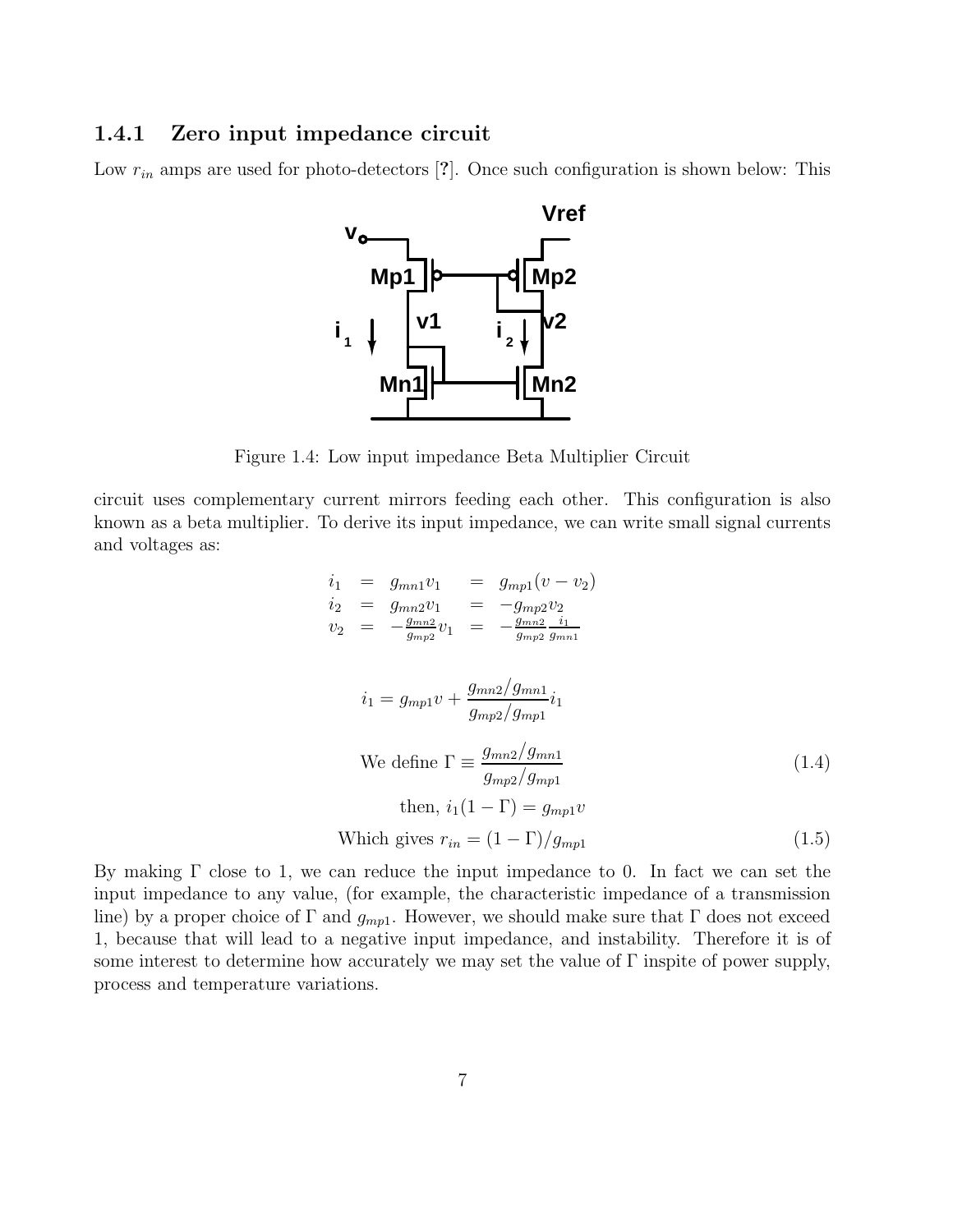#### Robustness of design

In saturation,

$$
I_{d} = \frac{1}{2}\mu C_{ox} \frac{W}{L}(V_{g} - V_{T})^{2}
$$
  
So,  $g_{m} = \mu C_{ox} \frac{W}{L}(V_{g} - V_{T}) = \sqrt{2\mu C_{ox} \frac{W}{L}} I_{d}$   

$$
g_{mn2}/g_{mn1} = \sqrt{\frac{(W/L)_{n2} I_{2}}{(W/L)_{n1} I_{1}}}
$$
  

$$
g_{mp2}/g_{mp1} = \sqrt{\frac{(W/L)_{p2} I_{2}}{(W/L)_{p1} I_{1}}}
$$
  
Therefore  $\Gamma \equiv \frac{g_{mn2}/g_{mn1}}{g_{mp2}/g_{mp1}} = \sqrt{\frac{(W/L)_{n2}/(W/L)_{n1}}{(W/L)_{p2}/(W/L)_{p1}}}$ (1.6)

This means that Γ depends only on transistor geometries and is independent of supply voltage, bias values, transistor parameters or temperature. This enables us to choose a value of  $\Gamma$  very close to 1, which in turn can provide very low input impedence.

#### Receiver Design - Input stage

Just by adding another current mirror transistor and a current to voltage converter, we can use the beta multiplier as a receiver for current mode data signaling.



Figure 1.5: A Beta Multiplier based Current Mode Receiver

The input resistance is controlled largely by the geometry of transistors. The beta multiplier also has the property that it drives its own input through a low output impedance to bring it to the same voltage as  $V_{ref}$ . Thus the interconnect voltage is held fixed. The Input resistance is largely insensitive to process variations. The only dependence comes through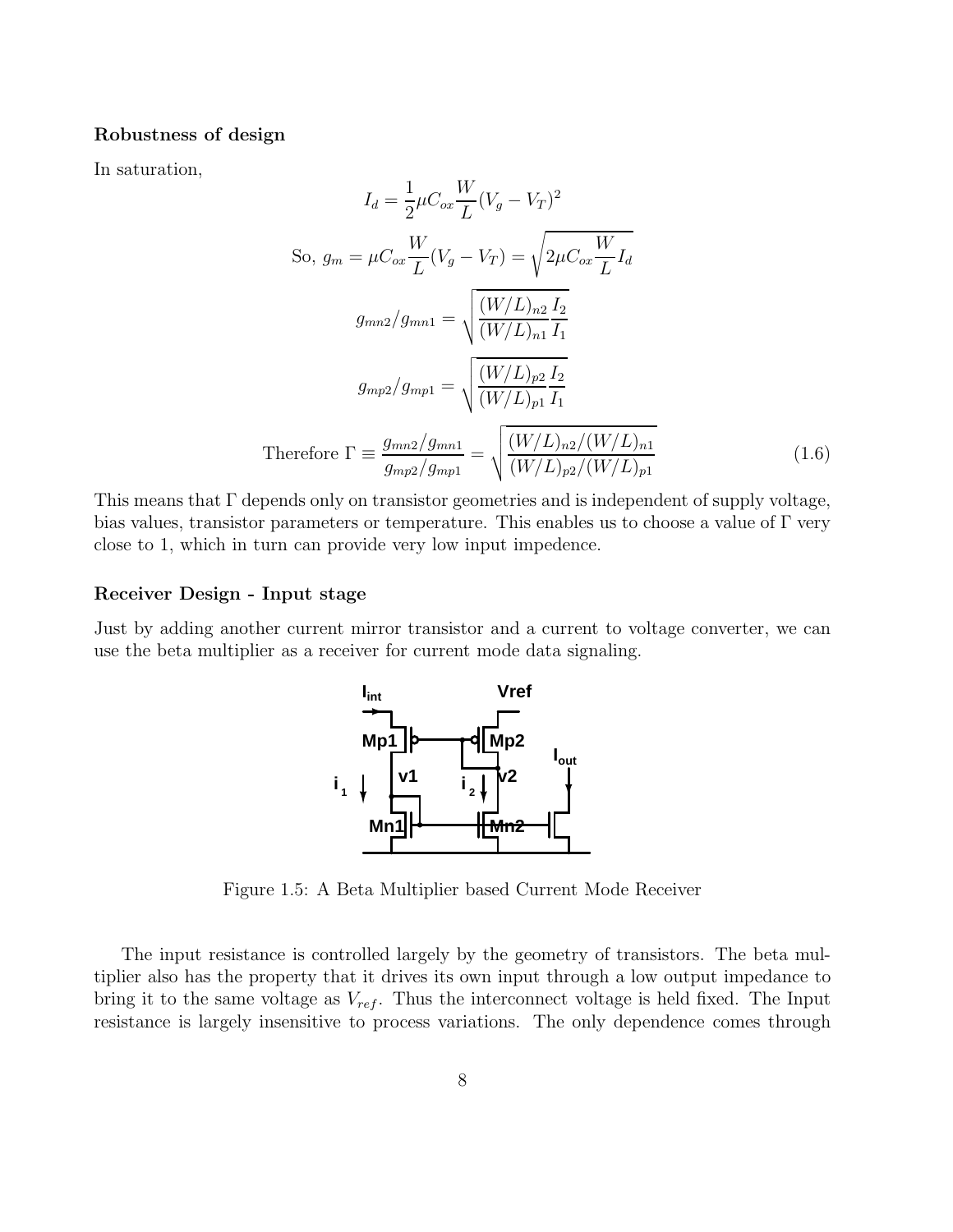$g_{mp1}$ , but since it is multiplied by  $1 - \Gamma$  which is close to 0, the sensitivity to variations is quite low.

## 1.5 Other low impedance line terminations

The beta multiplier is not the only choice for providing low input impedance. Simpler circuits like a diode connected MOS transistor are often used. Another option is to use an inverter with its output shorted to its input as the termination. This is equivalent to terminating the line to ground through a diode connected n channel transistor and to  $V_{dd}$  through a diode connected p channel transistor. The effective terminating admittance is the sum of  $g<sub>m</sub>$  values of n and p channel transistors.

Indeed in our later work, we have preferred a reference inverter with its output shorted to input as the line termination. Low input impedance can be achieved by adjusting the



Figure 1.6: Alternative circuit for Low impedance Termination

geometry of the p and n channel transistors. This termination is faster because of the absence of parasitic capacitances contributed by the beta multiplier transistors. The termination holds the line at a DC potential which is matched to the transition voltage of the amplifier inverter which follows the termination.

#### 1.5.1 Digital Designers need not panic!

We suggest that only the interface works in current mode. Rest of the circuit remains traditional.

A library circuit will do the voltage mode to current conversion (transmitter) and another will convert the current back to voltage mode (receiver).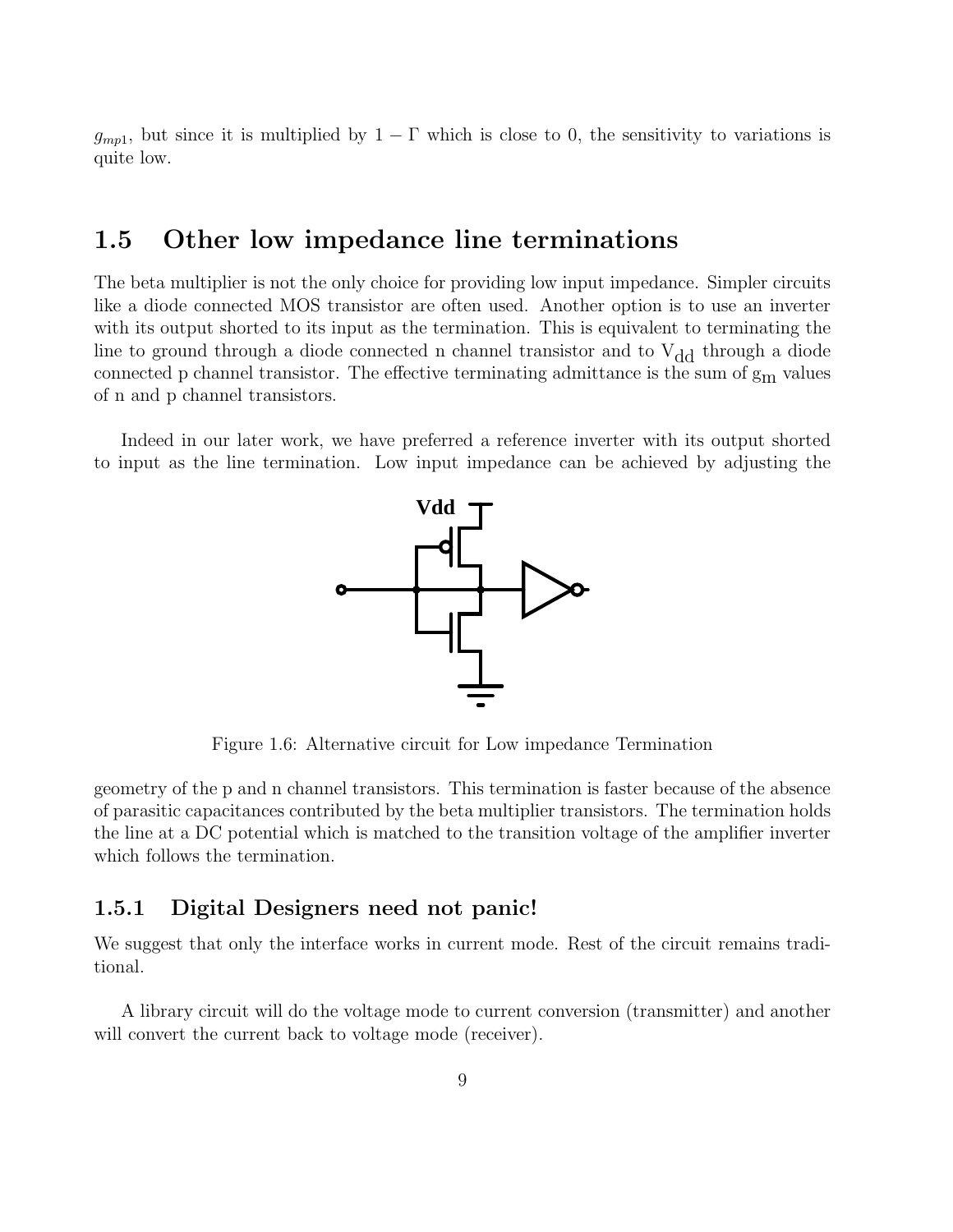To put this plan into action, we need a receiver with very low input impedance. (If inductive effects are to be taken into account, we would like to terminate the line into its characteristic impedance.)

# 1.6 Reduced swing signaling

The main advantage of the current mode signaling comes from the fact that the line voltage is held nearly constant. This is somewhat similar to low swing signaling in voltage mode. Low swing signaling in voltage mode involves driving high capacitive loads like interconnects



Figure 1.7: Reduced Swing Voltage Mode Signaling

to re-defined levels for 0 and 1 which drastically reduce the voltage swing on the load. The levels are restored to the usual CMOS levels at the receiver end by amplification. This can drastically reduce the power required by line drivers

It is important to distinguish between reduced swing voltage mode signaling and current mode signaling.



Figure 1.8: Current Mode signaling

- In reduced swing voltage mode signaling, the line is not terminated in a low impedance.
- Current mode signaling terminates the line in a low impedance.
- This reduces the time constant, increases bandwidth.
- However, this also leads to static power consumption.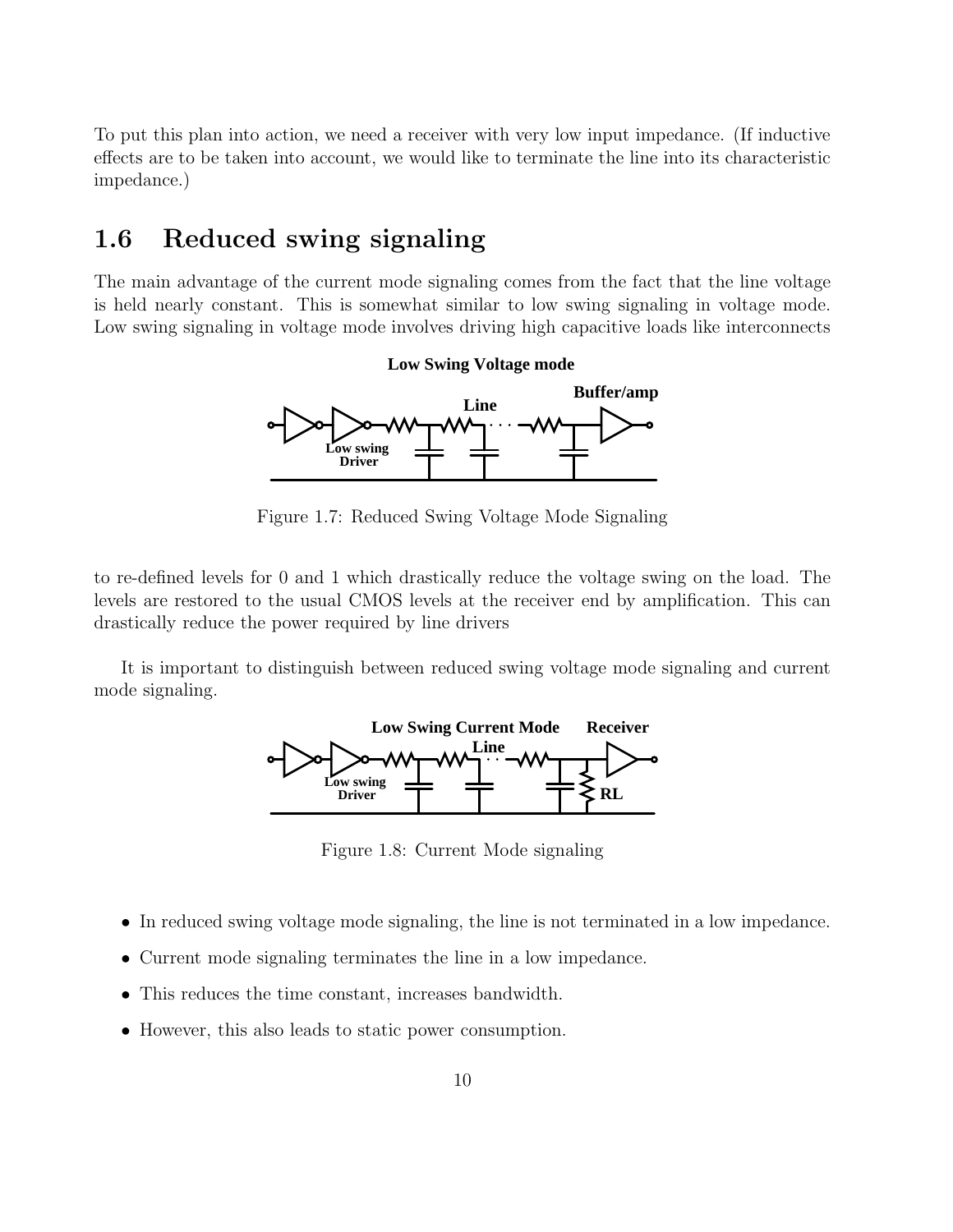# 1.7 Improvment in Current Mode Signaling

Traditional current mode signaling consumes Static Power and presents a trade-off between speed, static power and signal to noise ratio. Its performance can be improved by two techniques:

- Inductive Peaking
- Dynamic Over-driving

#### 1.7.1 Inductive Peaking

On-chip interconnects can be modeled as distributed RC lines which is essentially a low pass filter. This results in severe attenuation of high frequency components of the signal arriving at the receiver end. This can be corrected by bandwidth enhancement techniques used in RF amplifiers. This involves inductive peaking where the line termination circuit exhibits inductive input impedance. Current flowing through the inductor will produce a voltage  $(j\omega L)i$ , which increases with frequency. Thus, this can counteract the high frequency attenuation due to the line.



Figure 1.9: Inductively Terminated Line

We performed simulations in which the interconnect line was represented by a realistic LCR segmented line. This was then terminated with resistive/inductive loads of different values. Results of the simulation are shown in fig. 1.10 for a 4mm long line terminated with a 1K resistor in series with different inductance values. The transfer function of the terminated line is plotted as a function of frequency on a log-log scale in fig. 1.10 (a). For a given line length, the amount of bandwidth enhancement is a function of inductance and load resistance. The bandwidth increases with inductance upto a point and after that it remains fixed at that value. As can be seen, we can achieve enhancement of about 500MHz in 3dB bandwidth in this example for an inductive termination of 100 nH. (Because of the log scale, the separation between the curves does not truely reflect the amount by which the bandwidth has been increased). The bandwidth enhancement remains at roughly the same value for larger inductances. We designate the inductance at which the improvement in bandwidth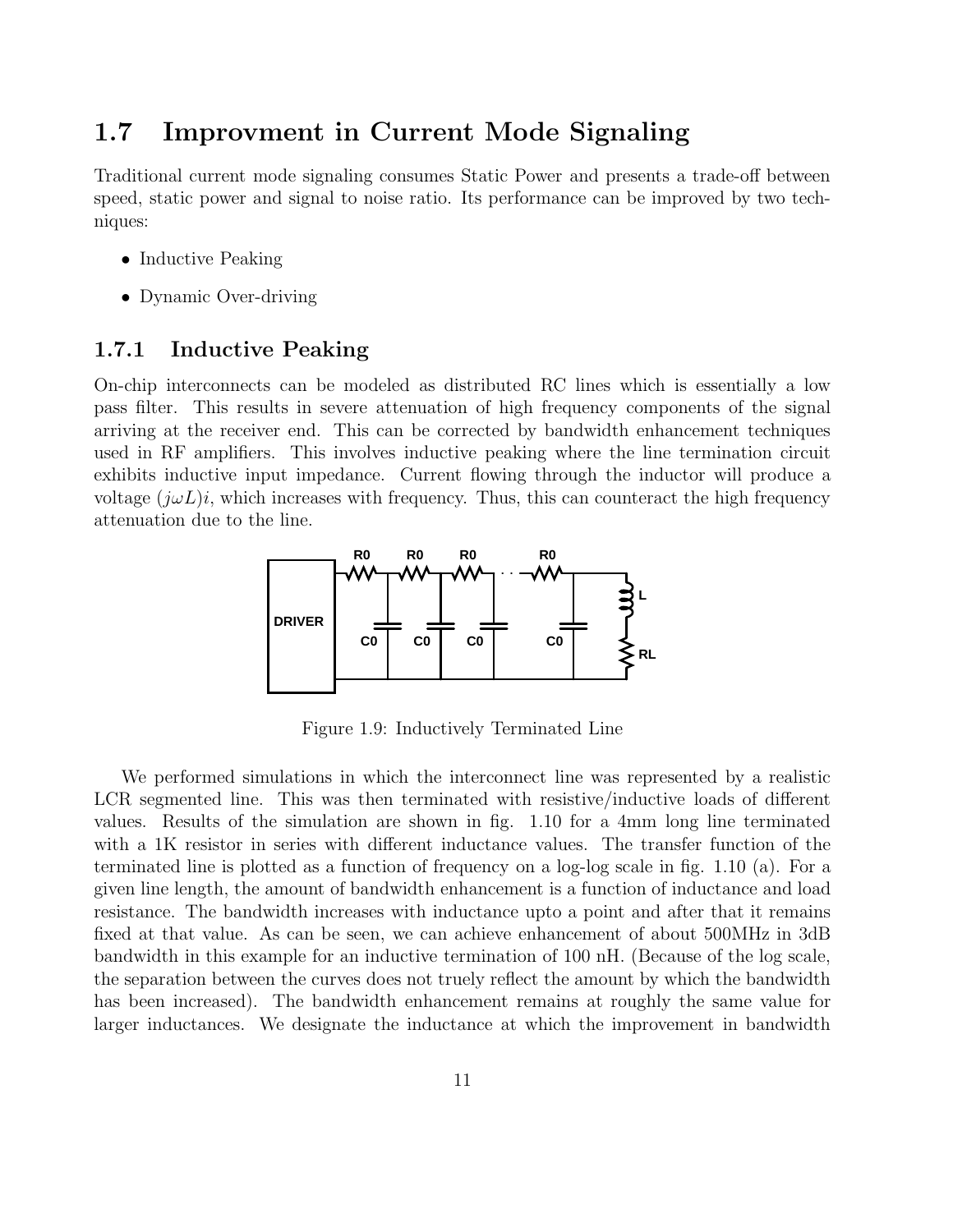

Figure 1.10: Effect of Inductive Termination on Bandwidth

saturates as  $L_{peak}$ . As seen from fig 1.10 (b), The dependence on L is not very critical as long as the value is greater than  $L_{peak}$ . The required inductance for significant enhancement in bandwidth  $L_{peak}$  is of the order of a few hundreds of nano Henries. This cannot be conveniently made from spiral inductors etc. Therefore for a practical implementation, we need an active inductor.

#### Beta Multiplier: A Gyrator

The beta multiplier circuit suggested earlier for achieving low input resistance values can infact be used to simulate inductances of required values. The Beta Multiplier essentially



forms a gyrator circuit with two Gm elements connected back to back along with the parasitic capacitance of the transistors. So Beta Multiplier Circuits can exhibit inductive input impedance for some frequency range if designed properly.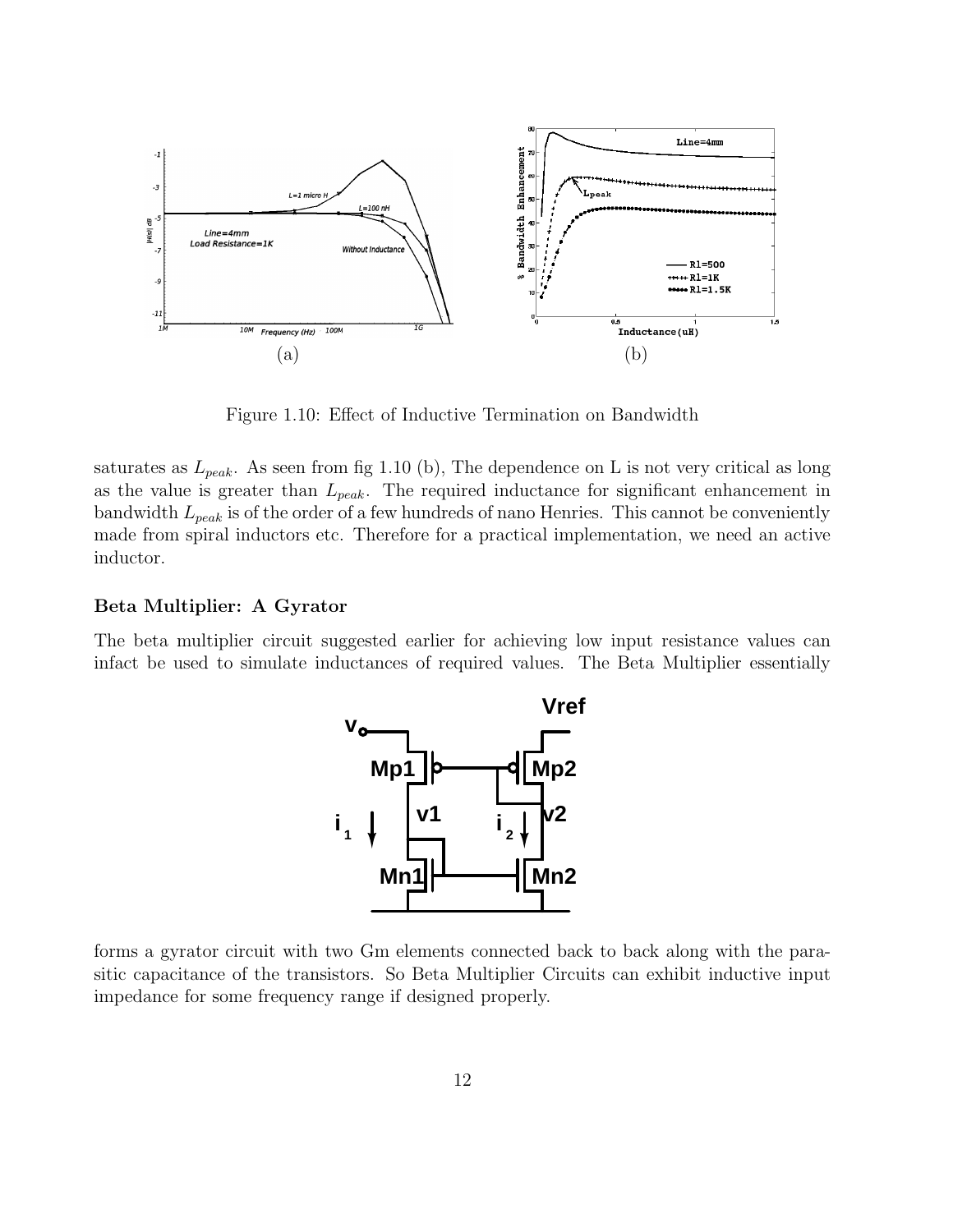#### Beta Multiplier: Input Impedance

The input impedance of the beta multiplier is calculated by taking parasitic capacitances into account.



Figure 1.11: Small Signal Equivalent Circuit of Beta Multiplier

We define:

$$
\tau_1 \equiv \frac{C_{g1}}{g_{mn1}} \qquad \tau_2 \equiv \frac{C_{g2}}{g_{mp2}} \quad R_1 \equiv \frac{1}{g_{mn1}}
$$
  

$$
\tau_3 \equiv C_{g3} r_{op1} \qquad \tau_4 \equiv \frac{C_{g3}}{g_{mp1}} \quad R_3 \equiv r_{op1}
$$
  

$$
\gamma \equiv \frac{g_{mp1}/g_{mp2}}{g_{mn1}/g_{mn2}} \qquad k \equiv \frac{R_1}{R_3}
$$

Then the input impedance can be shown to be:

$$
Z_{in} = \frac{\{(\tau_1 \tau_2 + k \tau_2 \tau_3)s^2 + (\tau_1 + \tau_2 + k(\tau_3 + \tau_2))s + 1 + k - \gamma\}}{\{(g_{mp1} + \frac{1}{R_3})\{(1 + \tau_1s)(1 + \tau_2s)(1 + \tau_4s)\}\}}
$$
(1.7)

Correspondingly, the resistive part of the input impedance can be expressed as:

$$
R_{in} = \frac{(1 - \gamma) + \frac{1}{g_{mn1}r_{op1}}}{g_{mp1} + \frac{1}{r_{op1}}}
$$

#### Beta Multiplier : Equivalent Circuit

The nature of input impedance (inductive of capacitive) is determined by the relative location of poles and zeros. If the first zero occurs at least a decade prior to the first pole, the input impedance is inductive. To ensure that a zero occurs a decade prior to the first pole, we have to choose operating currents etc., such that  $\gamma - \frac{1}{q}$  $\frac{1}{g_{mn1}r_{op1}} > 0.9$  and any two time constants are equal. Under these conditions, we may approximate the input impedance of the beta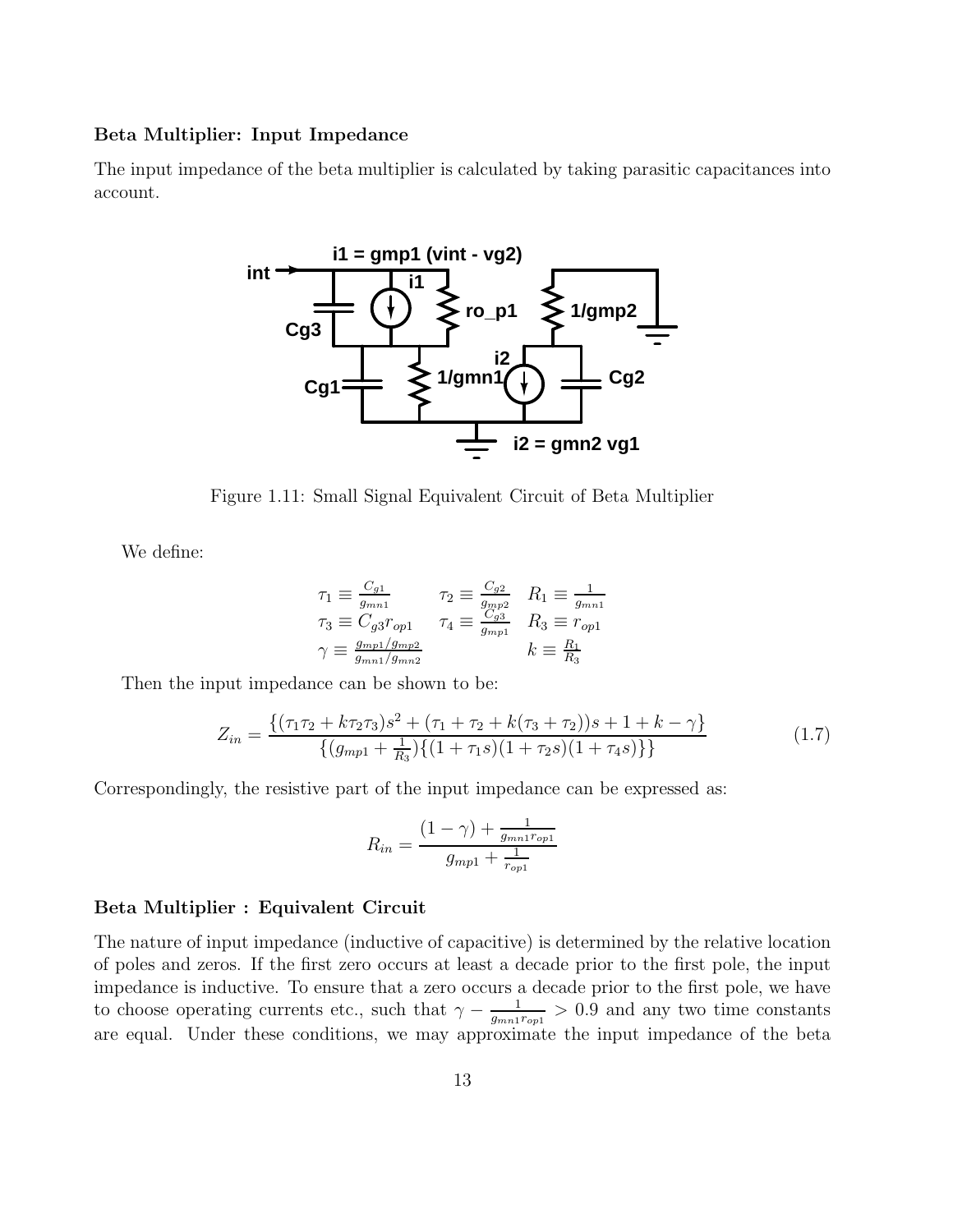

Figure 1.12: Equivalent circuit for the Beta Multiplier

multiplier by the equivalent circuit shown in fig 1.12

Where

$$
L_{eff} = \frac{r_{op1}}{g_{mp1}r_{op1} + 1} \left\{ \frac{C_{g1}}{g_{mn1}} + \frac{C_{g2}}{g_{mp2}} \right\}
$$
(1.8)

$$
+\frac{C_{g2}}{g_{mp2}g_{mn1}r_{op1}}+\frac{C_{g3}}{g_{mn1}g_{mp1}r_{op1}}\Bigg\}
$$
(1.9)

$$
R_{eff} = \frac{(1 - \gamma) + \frac{1}{g_{mn} r_{opt}}}{g_{mp1} + \frac{1}{r_{opt}}} \tag{1.10}
$$

$$
C_{eff} = KC_{gx} \tag{1.11}
$$

#### Beta Multiplier : Input Impedance Control

We are interested in using an inductor whose value should be in hundreds of nano Henries. We want to find if these values can be achieved under reasonable bias and geometry conditions. We therefore evaluated the input impedance of the beta multiplier under various operating conditions. As can be seen from the figure, the beta multiplier shows an effective inductance



Figure 1.13: Bandwidth enhancement with Beta multiplier termination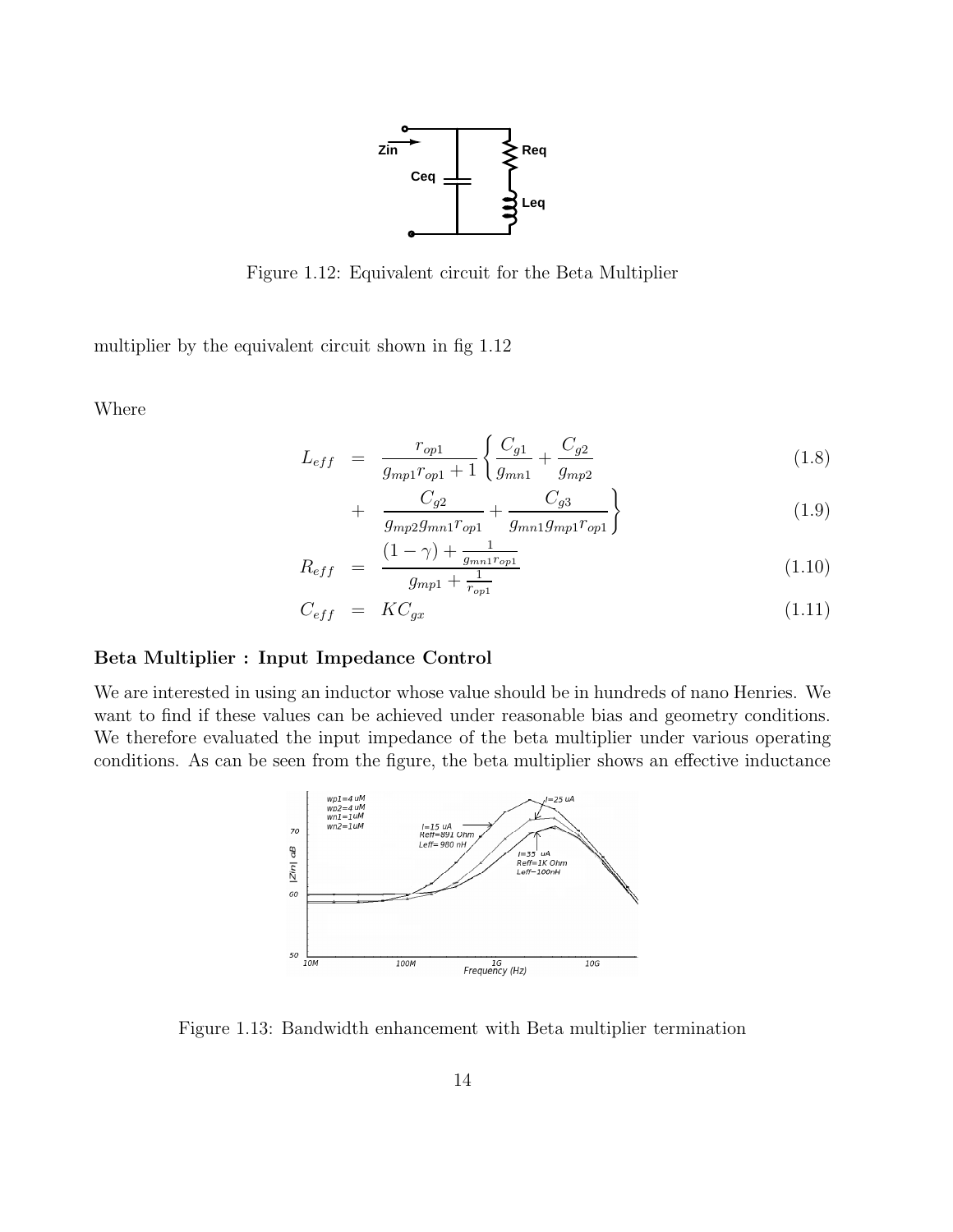of hundreds of nano Henries for a practical range of input current and transistor geometries. Its effective resistance can be controlled by ratios of transconductances while its effective inductance depends on the absolute value of transconductance. It is possible to control  $R_{in}$ and  $L_{eff}$  with very little interaction between the two. Inductance changes from 100nH to 980nH while the value of effective resistance remains within 12% of its nominal value for  $20\mu A$  change in the current.

#### Current Mode Receiver Circuit with Beta Multiplier



Figure 1.14: Current mode receiver with inductinve peaking using beta multipliers

We can design a current mode receiver with inductive peaking using two beta multipliers as shown in fig. 1.14 above. One of the beta multipliers sources current while the other sinks current. The Effective impedance offered by the receiver is equal to the parallel combination of the impedance offered by individual beta multipliers. Voltage at the input node swings around  $V_{ref}$ . The small voltage swing on the line is sensed and amplified by the inverting amplifier.  $V_{ref}$  is generated by shorting the input and output of an inverter to ensure that the value of  $V_{ref}$  is the same as the switching threshold of receiver amplifier across all process corners.

 $r_{out}$  of  $V_{ref}$  generation circuit comes in series with beta multiplier  $Z_{in}$  and hence beta multiplier has to be sized accordingly.

 $V_{ref}$  generation circuit consumes static power.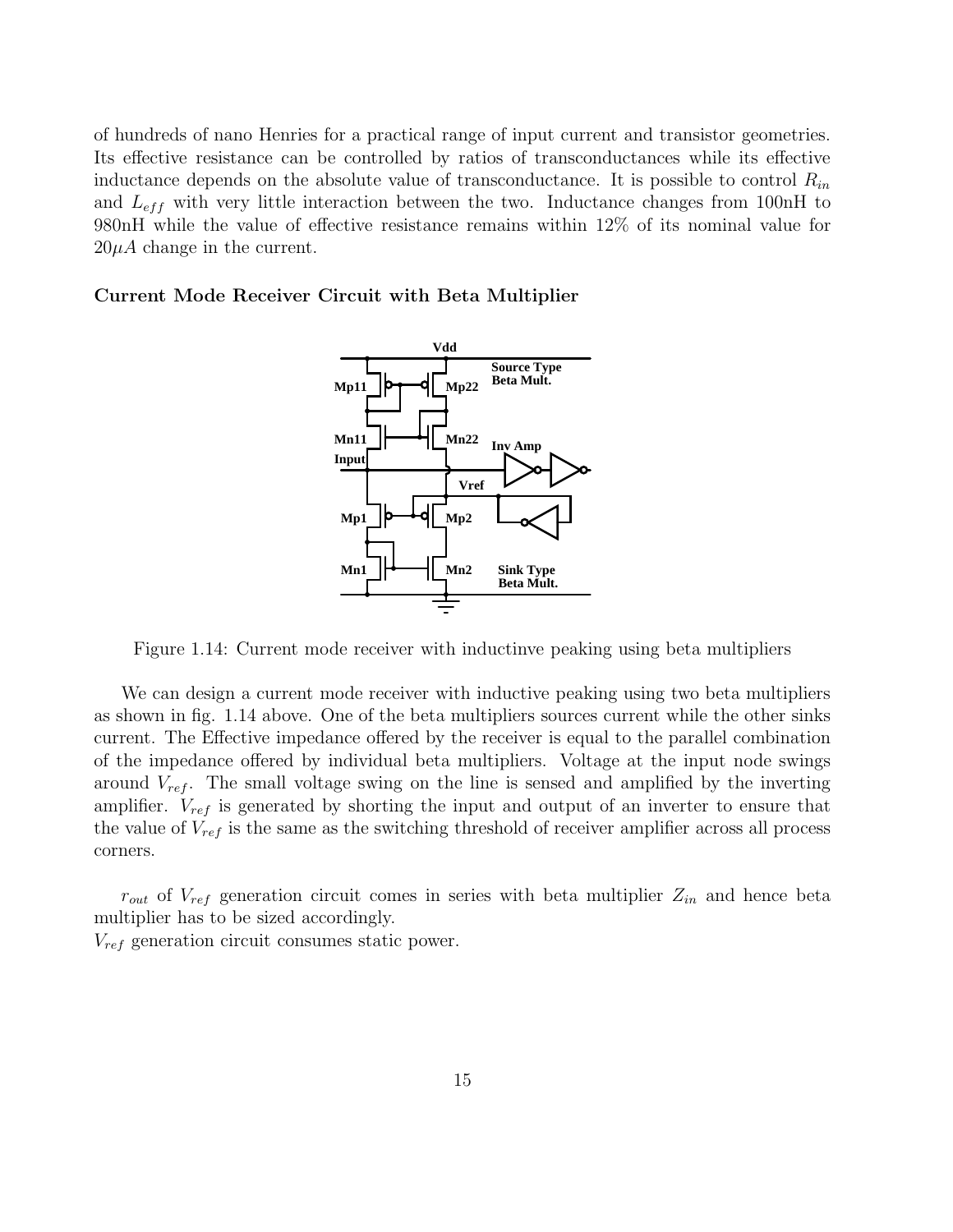#### 1.7.2 Simulation Results

To see the effectiveness of inductive termination, we should compare the power as well as speed of the voltage mode buffer insertion scheme, Diode connected MOS terminated current mode scheme and the beta multiplier based inductive peaking scheme. Simulations were performed for a 6mm long line at a rate of 1 Gbps. Results of the comparison are summarized in the table below:

| Signaling                | Delay    | Throughput | Power   | Area      |
|--------------------------|----------|------------|---------|-----------|
| Scheme                   | DS       | (Gbps)     | $\mu W$ | $\mu m^2$ |
| $CMS-BMul(30 mV)[1]$     | 420      | 2.56       | 310     | 2.00      |
| $CMS-Diode-CC(30 mV)[2]$ | 500      | 2.45       | 380     | 2.00      |
| Voltage Mode             | $1000\,$ | 2.85       | 3000    | $12.53\,$ |

(line=6 mm, Power measured at 1Gbps)

Inductive termination gives 16% improvement in delay and about 18 % improvement in power compared to Diode termination. Compared to Voltage Mode scheme, we see more than 50 % improvement in delay and an order of magnitude lower power [?, ?].

#### 1.7.3 Dynamic Overdriving

Inductive peaking attempts to correct the low pass nature of the line by putting a high pass termination at the receiver end. However, by the time the signal reaches the receiver, its high frequency components have been severely attenuated. Therefore boosting them back to normal level will also boost high frequency noise.

Rather than boosting the high frequency components at the receiver end, why don't we boost them before attenuation at the transmitter itself? This technique of boosting the high frequency components before passing them through a low pass channel is know as "preemphasis".

#### Concept of Dynamic Overdriving/Pre-emphasis

Current mode transmission can be speeded up by using high drive current. However, this increases static power consumption. One possible solution is to dump high drive current only when the state of the line needs to be changed from  $0$  to  $1$  or from  $1$  to  $0$ . When the line remains at 1 or at 0 from one bit to the next, we use a small drive current to maintain the line at the required voltage. This is called Dynamic Over Driving. Dynamic Overdriving essentially means amplifying high frequency components of the input signal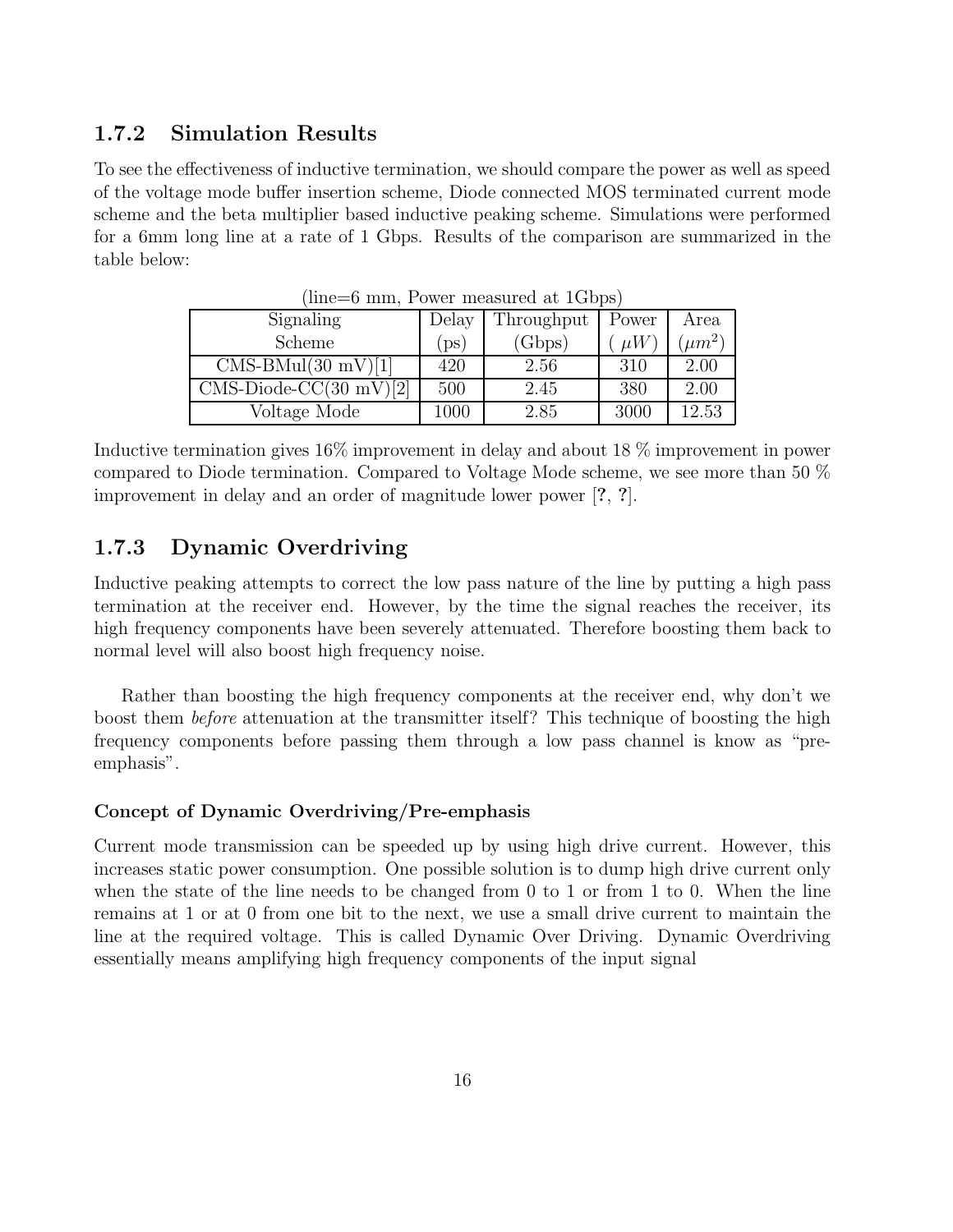#### Possible implementation of Dynamic Overdriving

The transmitter end contains a weak driver and a strong driver. The strong driver is enabled only when a level change is needed from 0 to 1 or from 1 to 0.

#### Weak Driver

The weak driver provides the minimal drive required to keep the line (terminated by low impedance) at the desired voltage level. When the input is 1, the p channel driver gate is low



Figure 1.15: Steady State (Weak) Driver

(enabled). This charges up the output. As the line voltage reaches  $V_{DD} - V_{Tp}$ , the upper p channel transistor turns off, restricting line voltage swing in the up direction.

Similarly when the input is 0 the n channel driver transistor is enabled by a high level at its gate. The transistor discharges the line. However, when the line voltage approaches  $V_{Tn}$ during discharge, the lower transistor turns off, stopping the discharging process.

Thus the line can only swing beween  $V_{DD} - V_{Tp}$  and  $V_{Tn}$ . [?]

#### Strong Driver

The strong driver should be enabled only when the input and the level on the output line do not represent the same logic. The feedback inverter acts as an inverting amplifier converting low swing logic levels on the wire to full swing (inverted) CMOS logic level on its output. The P channel gate is low (enabled) only when both inputs to the NAND are 1. This will happen only when the input is high AND the line is at 0. This is indeed the condition when we want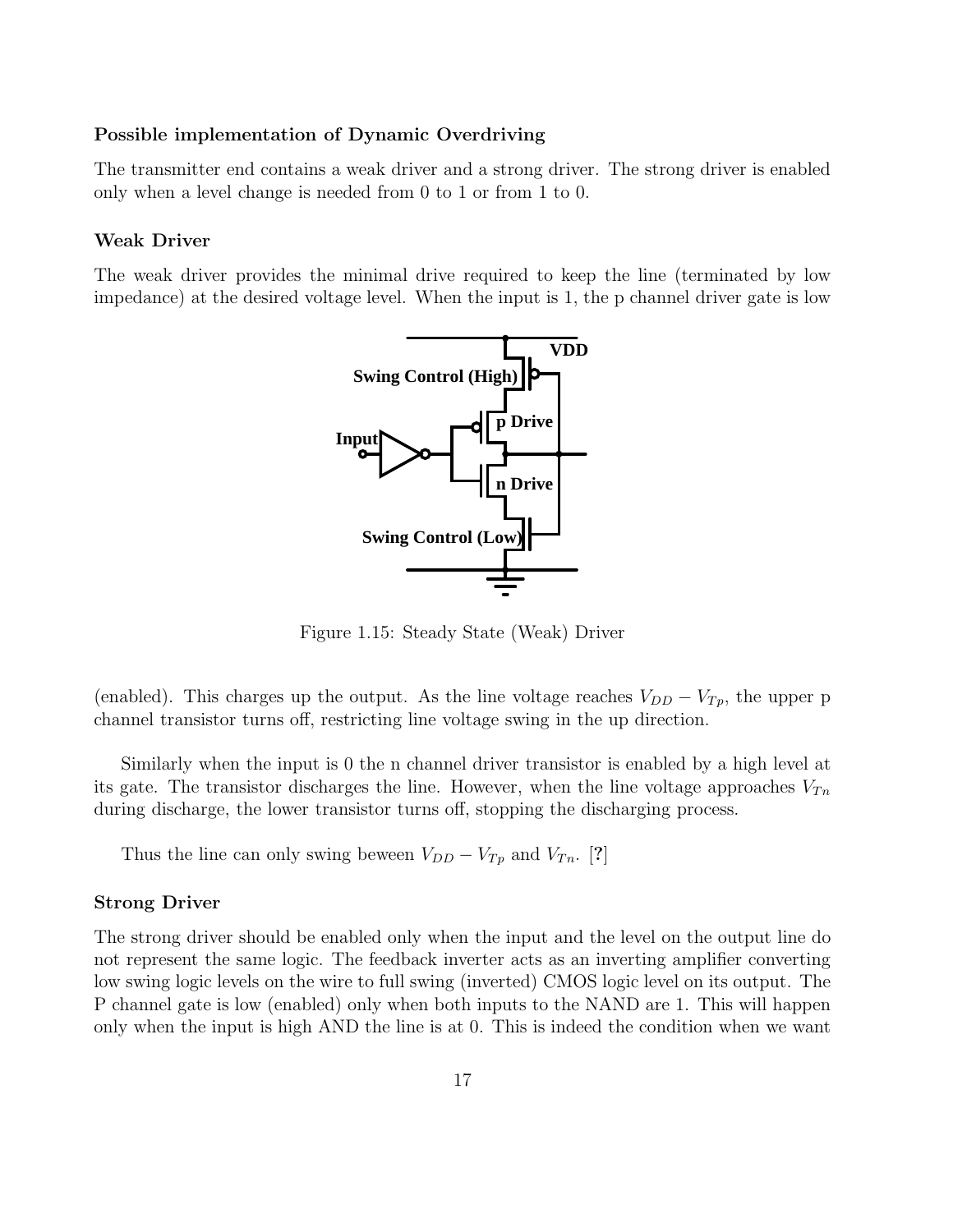

Figure 1.16: Dynamic (Strong) Driver

the strong driver to charge the line.

The N channel gate is high (enabled) only when both inputs to the NOR gate are 0. This will happen only when the input is low AND the line is at 1.

Notice that the input to the feedback inverter is a low swing level around  $V_{DD}/2$ . Therefore it consumes static power.

The action of the strong driver is self limiting. This is because both NAND and NOR receive the input and the inverted logic level of the line. If the input and the logic level of the line are the same, NAND and NOR are fed with input and input. Thus one of the inputs to NAND/NOR is 1, while the other is 0. This ensures that the output of NAND is 1, while that of NOR is 0, so that both the p and n channel transistors are OFF. Therefore the strong driver does not need a series transistor as was the case for the weak driver.

When the Input = 1 and Wire voltage  $\langle V_m, \rangle$ the inverter output  $= 1$ , NAND output  $= 0$  and NOR output  $= 0$ . The P channel driver is ON and dumps current to charge the line.

When the Input = 0 and Wire voltage >  $V_m$ , the inverter output  $= 0$ , NAND output  $= 1$  and NOR output  $= 1$ . the N channel driver is ON and sinks current to discharge the line.

As soon as low swing logic level on the line becomes equal to the logic level at the input Inverter output  $=$   $\overline{input}$ , and so NAND output  $= 1$ , NOR output  $= 0$ ; which disables both drive transistors automatically.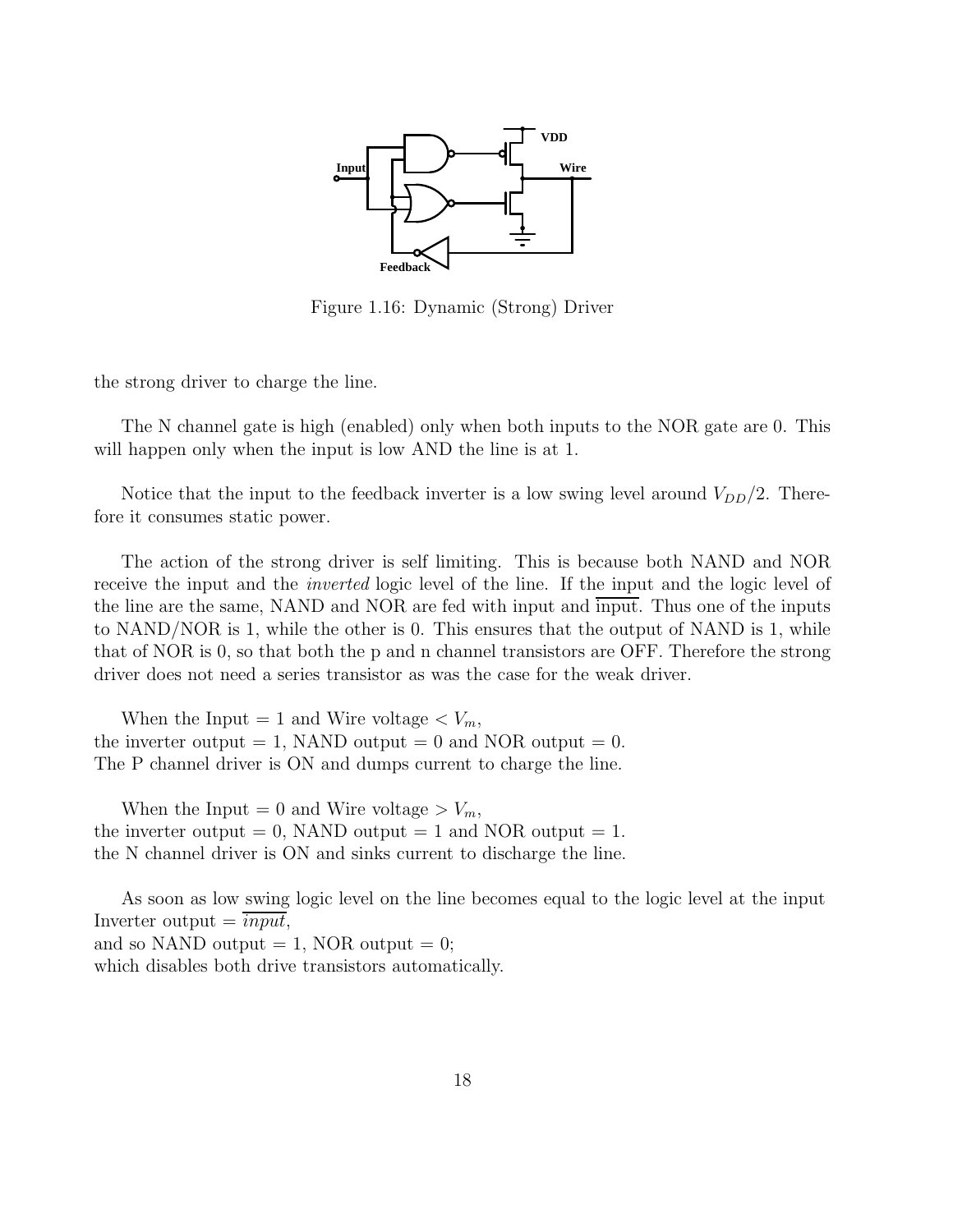#### Dynamic Overdriving with Inductive termination?

Dynamic Overdriving (DOD) and Inductive line termination both essentially amplify high frequency components of input signal. Can we use both?



Figure 1.17: Current drive from a Dynamic Over Drive (DOD) type transmitter

To answer this question, the following four current mode signaling schemes were simulated:

- CMS Scheme with DOD and Resistive Load
- CMS Scheme with Simple Driver and Resistive Load
- CMS Scheme Inductive Load
- CMS Scheme with DOD and Inductive Load

Dynamic Overdriving driver was implemented by an ideal voltage controlled current source (VCCS) with the output current wave shape as shown in fig 1.17. The Simple driver was implemented as a Voltage Controlled Current Sounce with a square output current wave shape. The drive current in this case is  $-I_{avg}$  for a 0 at the input and  $+I_{avg}$  for a 1 at the input. For a fair comparison,  $I_{avg}$  for the simple driver is equal to the weighted mean of the current used for dynamic overdrive transmitter.

$$
I_{avg} = \frac{I_{peak}t_p + I_{static}(t - t_p)}{t}
$$
\n(1.12)

For this comparison, we used terminations of

 $R_L = 4k\Omega, L = 4\mu H$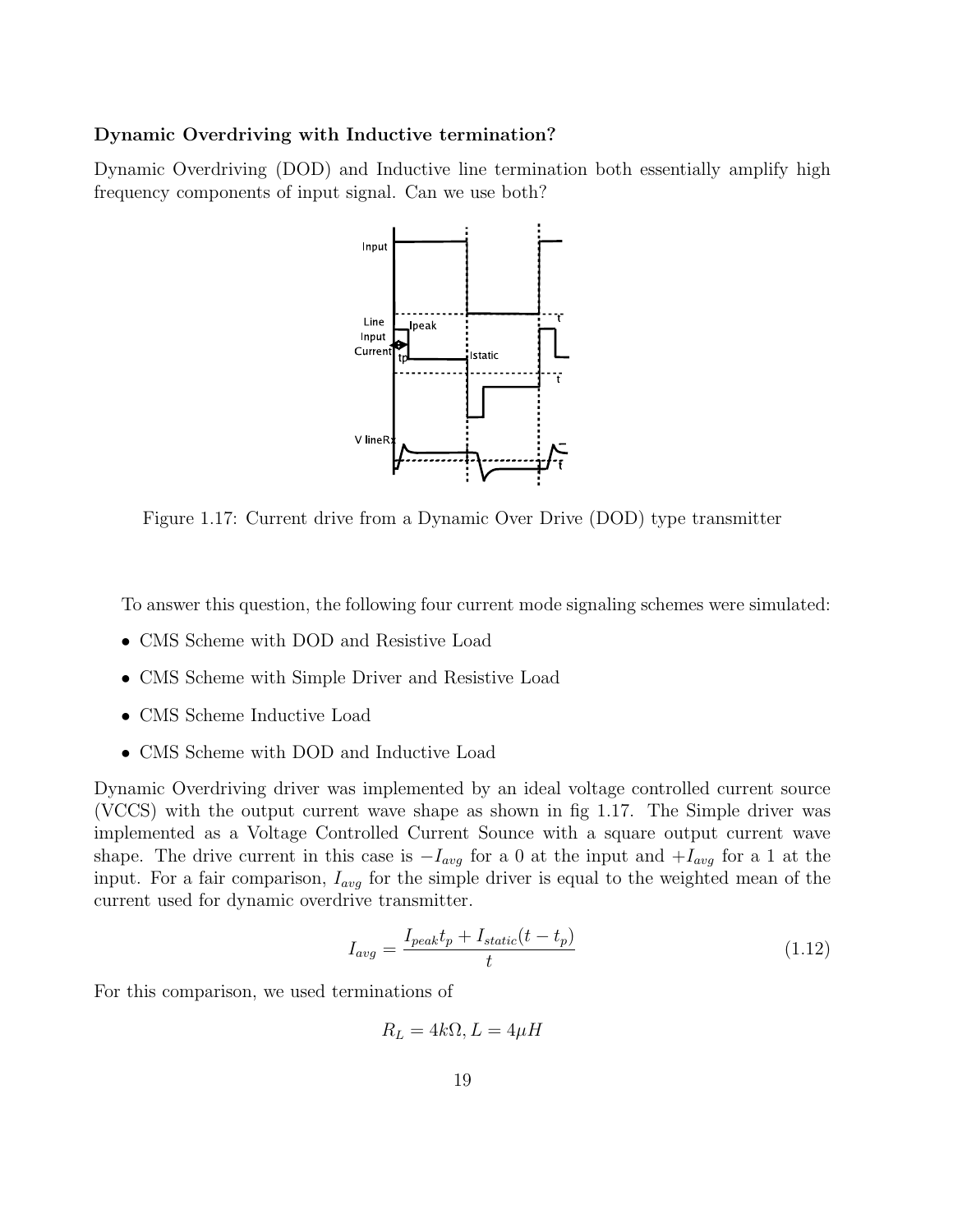

#### Comparison of Delay

With Large Overdrive  $(I_{peak} = 500 \mu A)$ 

- Dynamic overdriving shows  $5 \times$  improvement in delay over RC
- Inductive peaking does not offer substantial additional advantage when combined with dynamic overdriving.
- Inductive peaking alone shows 25% of improvement in delay over RC

With Small Overdrive  $(I_{peak} = 50 \mu A)$ 

- Dynamic Overdriving alone and inductive peaking alone give nearly the same delay
- Inductive peaking along with dynamic overdriving shows around 20% improvement in delay over dynamic overdriving alone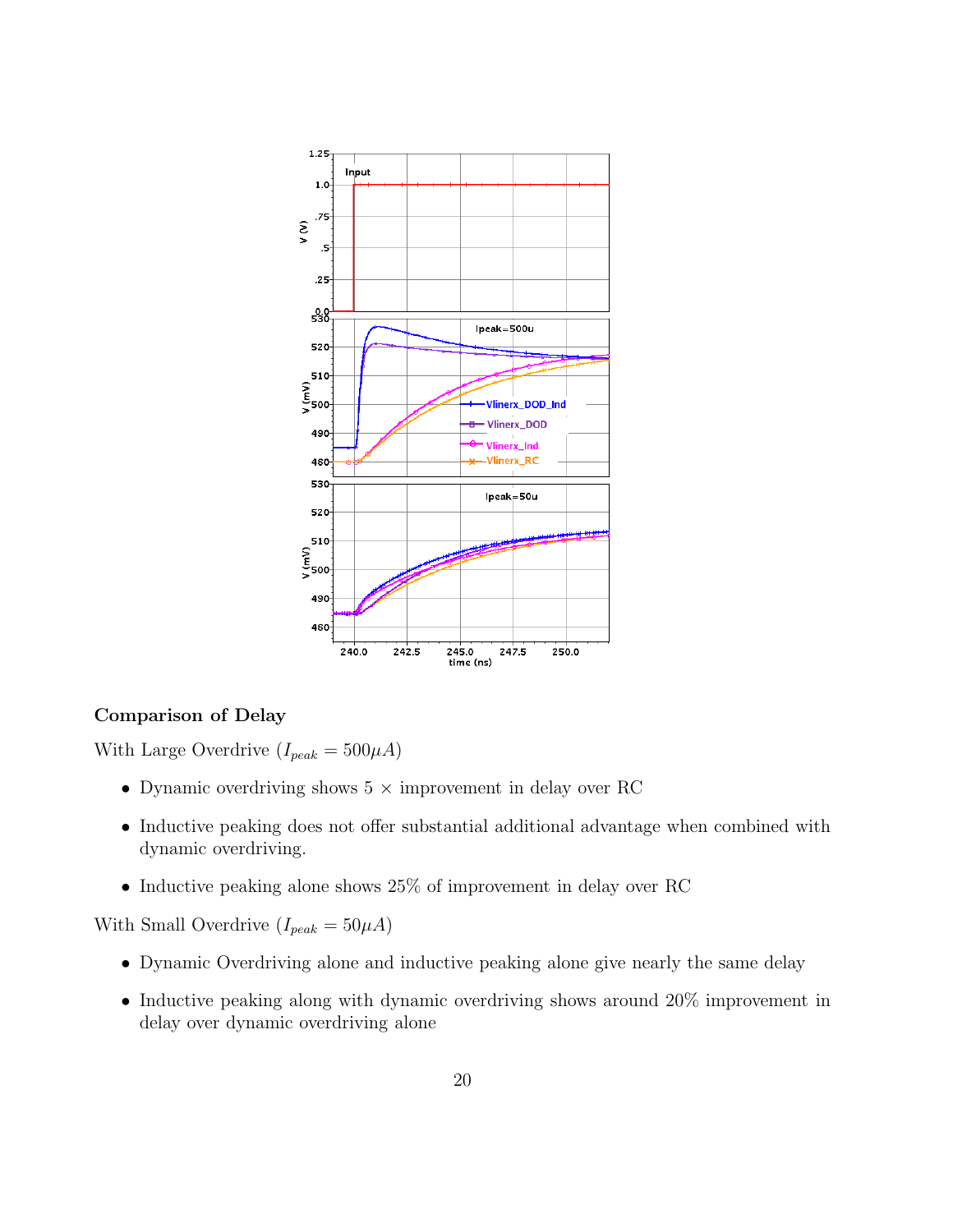#### Comparison of Throughput (Eye-opening)

We apply a random sequence of bits to the input at a given data rate and observe the wave form at the receiver. The wave form, when observed for two clock periods, looks like a pair of eyes and is known as the "eye diagram". Wide open eyes in the vertical direction represent good signal to noise ratio as the '1' level and the '0' level are well separated. Goof eye opening in the time direction represents low timing jitter in the arrival time of bits – which is also a desirable feature.

As the data rate is increased, The eye closes in the vertical direction, as there is not sufficient time for the driver to charge/discharge the line. Assuming that the receiver is capable of resolving a 30mV input to a full rail to rail swing output, we determine the data rate at which the eye opening is reduced to 30mV. This is the maximum throughput which can be supported by the interconnect. Using this criterion, We can now compare the throughput for the different schemes. We find that

- Dynamic overdriving improves throughput by  $5 \times$  over RC
- Inductive peaking does not offer substantial additional advantage when combined with dynamic overdriving.
- Inductive peaking shows throughput enhancement of 26\% over RC

#### Conclusion: Inductive Peaking vs Dynamic Overdrive

- For very high data rate applications, dynamic overdriving alone should be employed as inductive peaking does not offer any additional advantages
- For low power and low data rate applications, the use of inductive peaking can give  $26\%$ improvement in throughput and 16% improvement in delay over RC.
- For low power and low data rate applications, the use of dynamic overdrive along with inductive peaking can further improve the throughput by 20%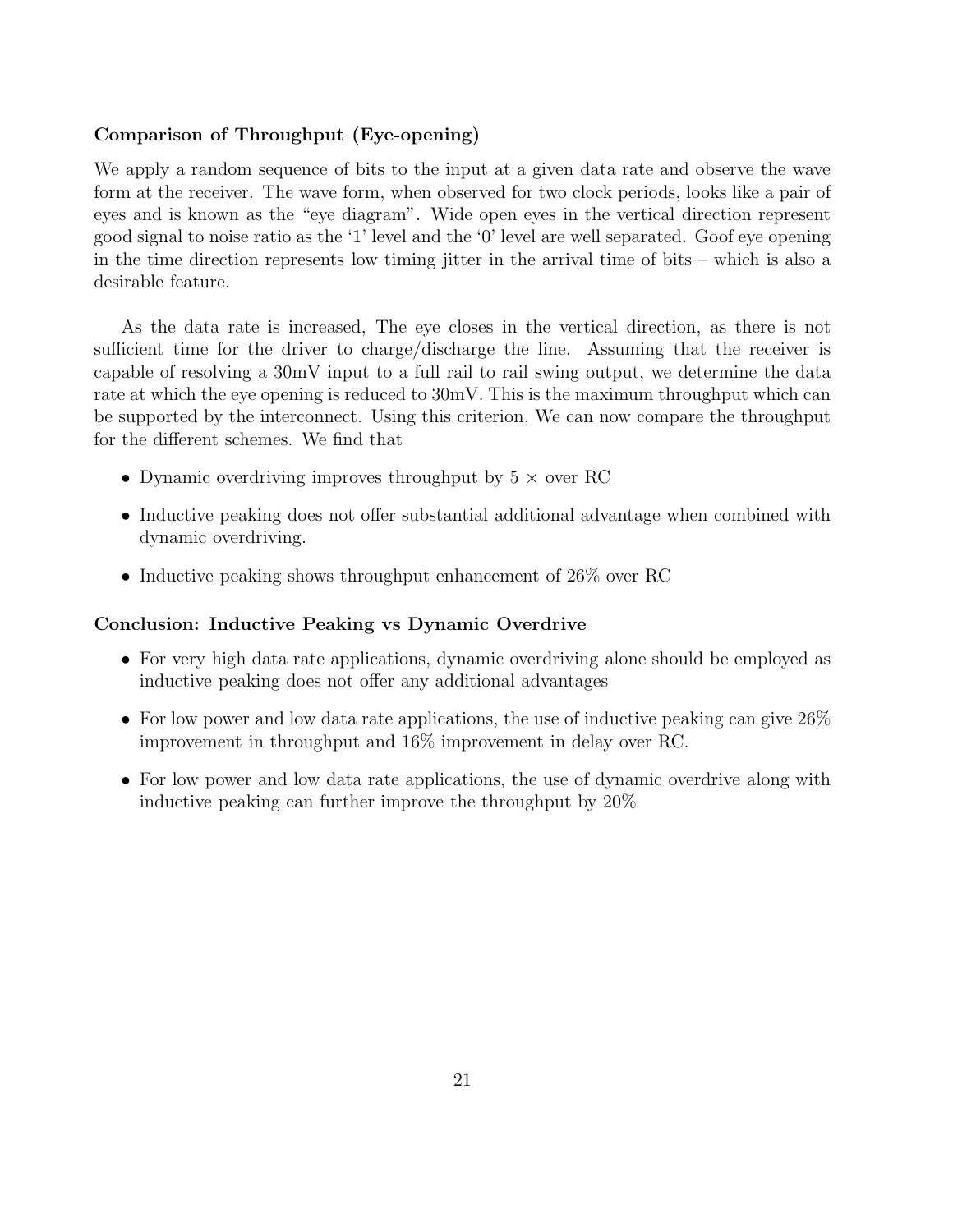

Figure 1.18: Eye diagram for different schemes at data rates where the eye opening is  $\approx 32$ mV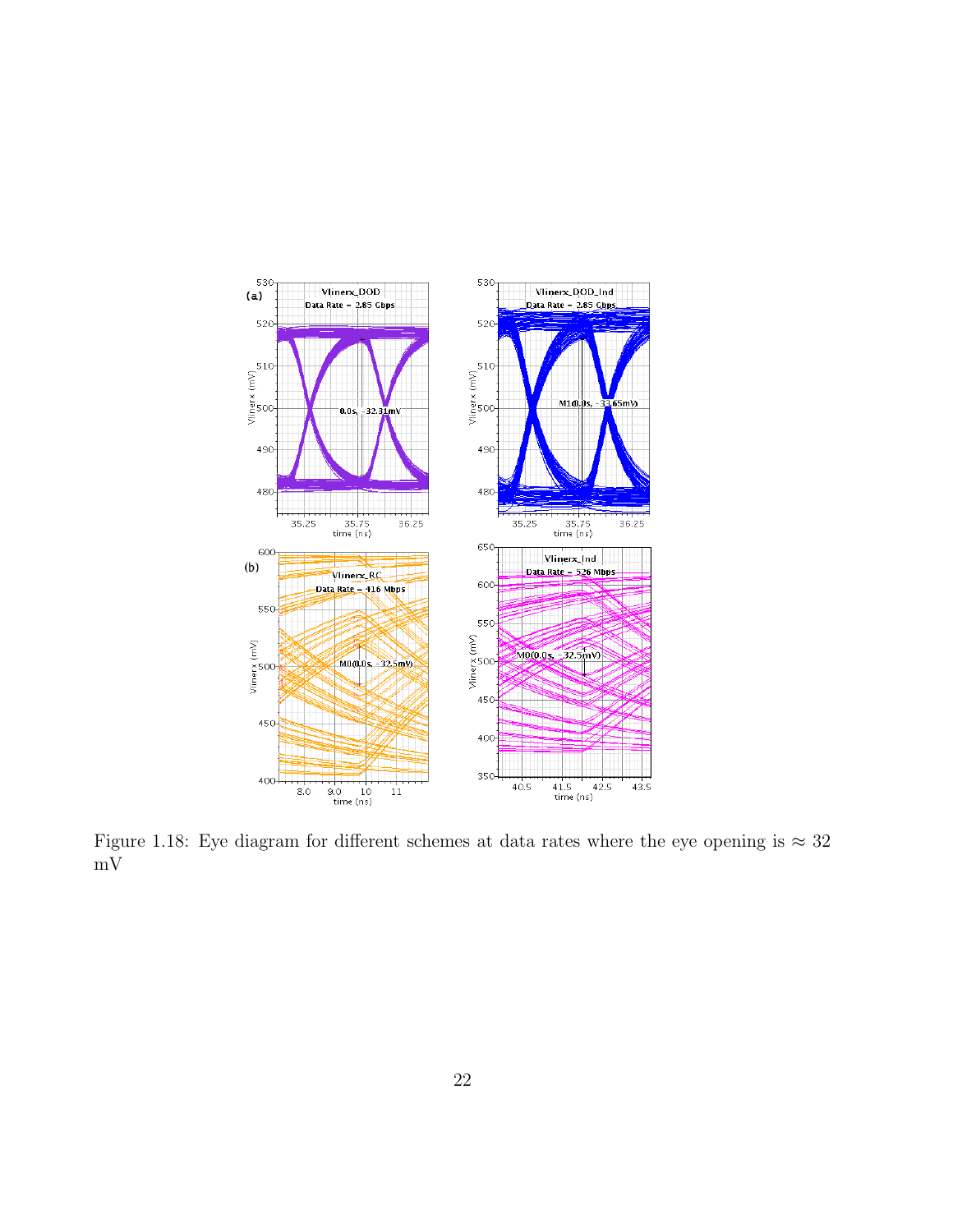# Chapter 2

# Variation Tolerant Current Mode Signaling

# 2.1 Need for Process Variation Tolerance

Current mode signaling derives its advantages over voltage mode due to the reduced swing on the line. Careful design is necessary, otherwise small changes in device parameters can have a disproportionate effect on the performance of the system. In modern short channel processes, variations in transistor parameters are large – some of the parameters can vary by as much as 40% of their nominal values. We have to design circuits, so that they are robust with respect to batch-to-batch variations, as well as variations between devices on the same die. Batch-to-batch or inter-die variations can shift operating points and drive strengths, while intra-die variations cause mismatch in parameters of transmitter and receiver transistors.

# 2.2 Robustness requirements

Process, Supply Voltage and Temperature (PVT) variations will affect the core logic as well as data communication circuitry. The requirement for data transmission is therefore not of complete invariance with respect to PVT variations. We have to ensure that throughput and delay properties of the interconnect are at least as good as data generation and clock rates. Thus the deterioration in interconnect properties should be no worse than the deterioration in general logic.

#### 2.2.1 Effect of Process, Voltage and Temperature Variation

Due to process, voltage and temperature variations, the drive capabilities and operating points of various circuits used for data transmission will vary. The cumulative effect of all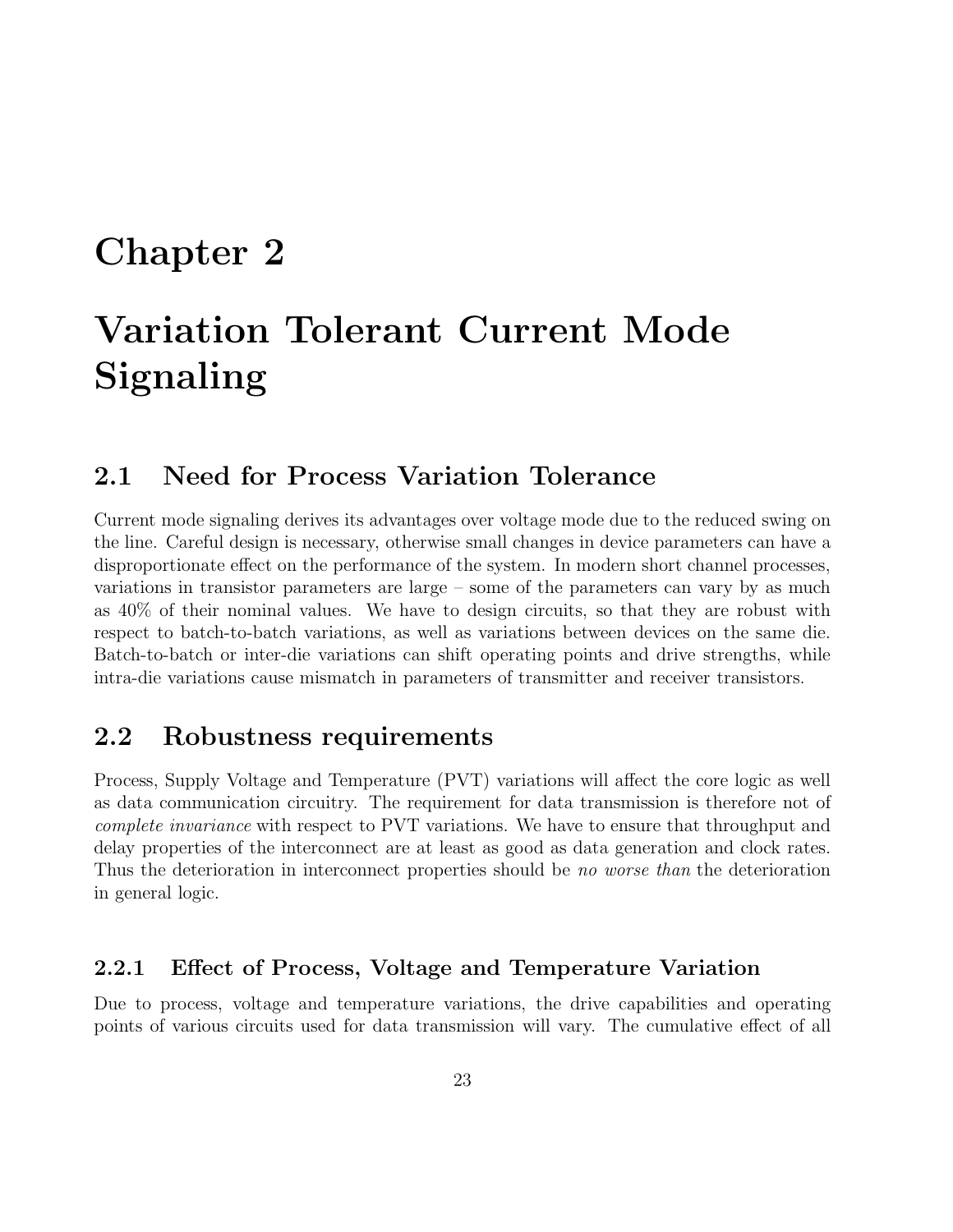these variations on the performance of the interconnect scheme.

#### 2.2.2 Effect of common mode voltage mismatch

Because global interconnects, by definition, connect remote points on the die, on chip variations can, in fact, be of even greater concern. On chip variations will result in different common mode voltages at the transmitter and the receiver end. In case of ideal match, small



Figure 2.1: Mismatched common mode voltages at Transmitter and Receiver

fluctuations in line voltage are converted to rail to rail swing by the receiver. If, however, the mismatch is large, the small swing on the line may be completely ignored by the receiver. It is important, therefore, that the amount of swing on the line is much more than the mismatch in common mode voltages. But high swing will cause power dissipation. Therefore, it is better to have smart bias circuits, which will reduce mismatch and the need for a large swing.

## 2.3 System parameters affected by variations



Variations in the following parameters have a strong influence on the performance of the signaling scheme:

- 1.  $I_{peak}$ : Peak current supplied by the strong driver during input transition
- 2.  $t_p$ : Duration for which the strong driver is ON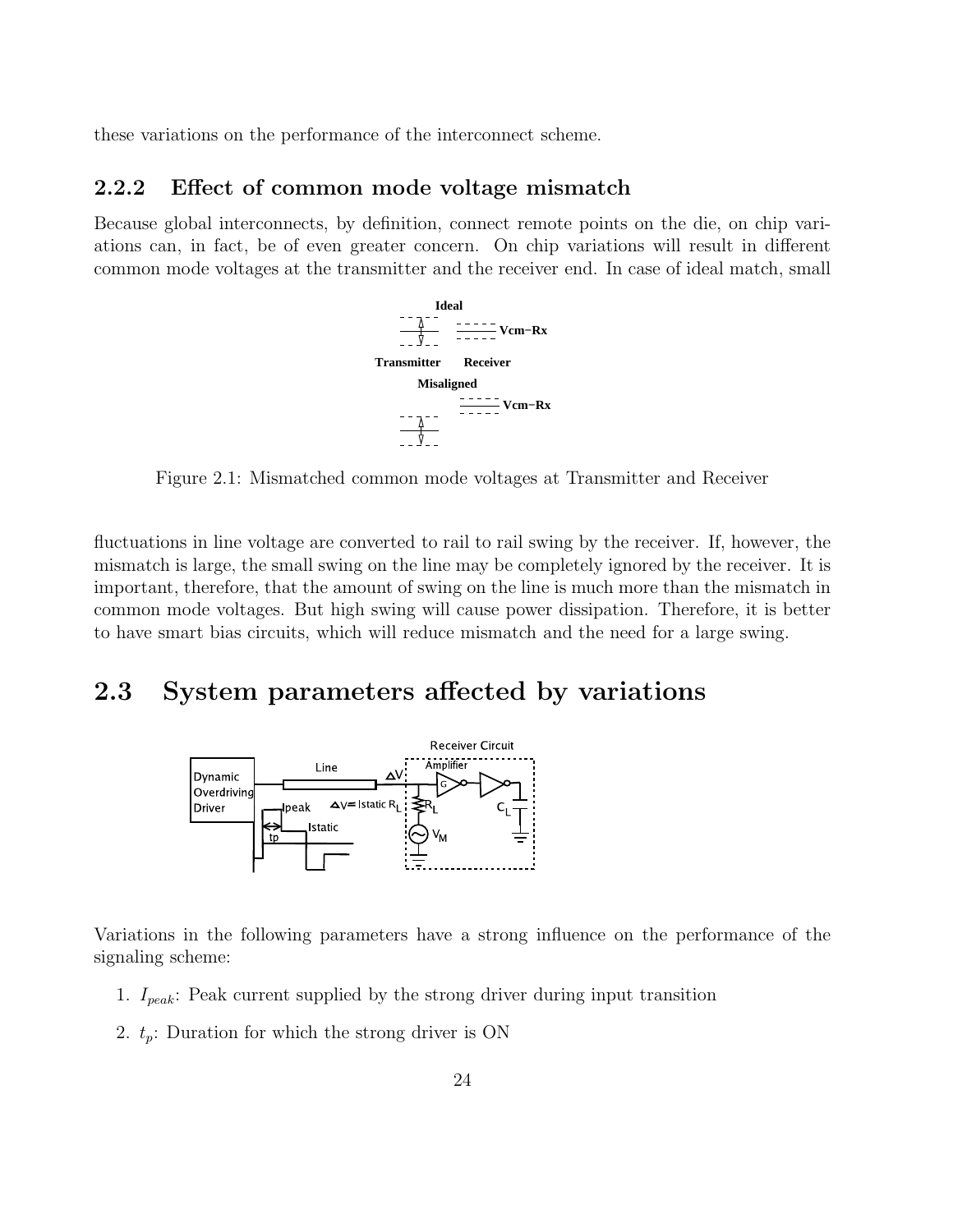- 3.  $\Delta V$ : Line voltage swing at the receiver end in steady state
- 4. Mismatch between  $V_{CMRx}$  and operating point of an amplifier

# 2.4 A brief review of Current Mode Signaling Schemes

Several current mode signaling schemes have been suggested in the literature. We shall concentrate on three schemes here.

#### 2.4.1 CMS Scheme with Feedback (CMS-Fb)

This scheme uses feedback at both the transmitter and the receiver ends to adjust the operating points of these circuits. [?] The transmitter used by this scheme is shown below: The feedback inverter converts low swing logic levels on the line to full rail to rail CMOS



Figure 2.2: Transmitter used by CMS scheme with feedback

levels. The NAND/NOR gates ensure that the strong driver is turned on only during data transitions and is turned off as soon as the line crosses the swithing point of the feedback inverter to make the logic level on the line equal to the input. The weak driver supplies  $I_{static}$ and the line voltage swing at the receiver end is  $V_{CMRx} \pm I_{static}R_L$  The receiver also uses feedback to adjust its common-mode voltage. Take the case where  $V_{CMTx}$  at the transmitter end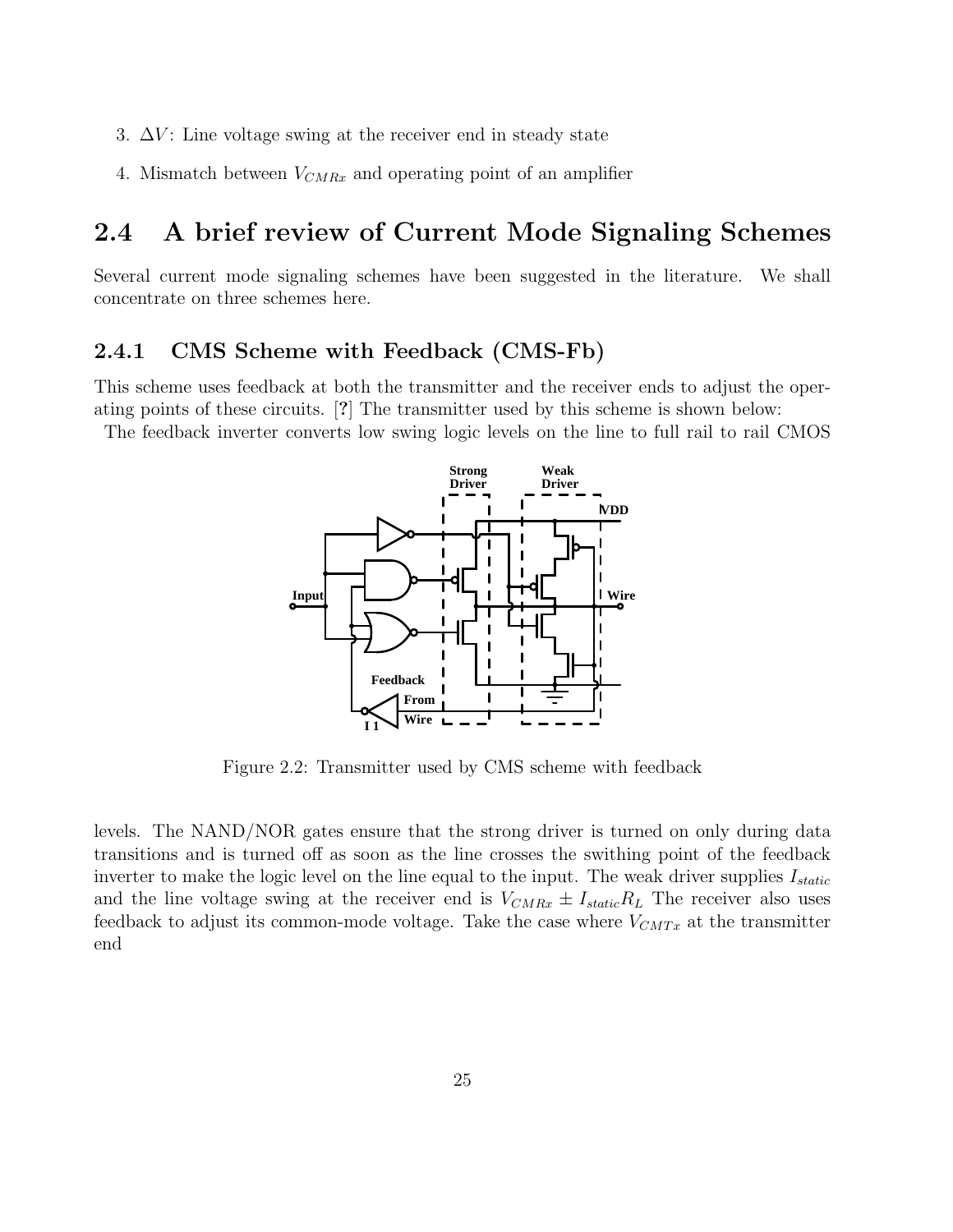### 2.5 Effect of Process Variations on different CMS Schemes

2.5.1 CMS Scheme with Feedback (CMS-Fb)



Figure 2.3: Current Mode Scheme with Feedback (CMS-fb)

#### Effect of Inter-die Process Variations on CMS with feedback

- Variations in  $I_{peak}$  are well compensated due to the feedback at the driver end.
- If the driver is weaker due to process variations, the feed back system keeps it on for longer till the line reaches the desired voltage.
- This might, however, not be optimum from a power point of view.

#### Effect of Intra-die Process Variations on CMS-Fb

If the  $V_{CMTx}$  for the feedback inverter at the transmitter end is not the same as the  $V_{CMRx}$ for the receiver amplifier, this scheme does not work very well. Take the case where  $V_{CMTx}$ 



Figure 2.4: Mismatched common mode voltages at Transmitter and Receiver

at the transmitter end is lower than the  $V_{CMRx}$  at the receiver end. During the low to high transitions the strong driver will be turned off well before the line voltage crosses  $V_{CMRx}$ . This can result in very slow charging of the line after the strong driver is turned off, leading to a low throughput. In an extreme case, the line voltage may never reach  $V_{CMRx}$ , leading to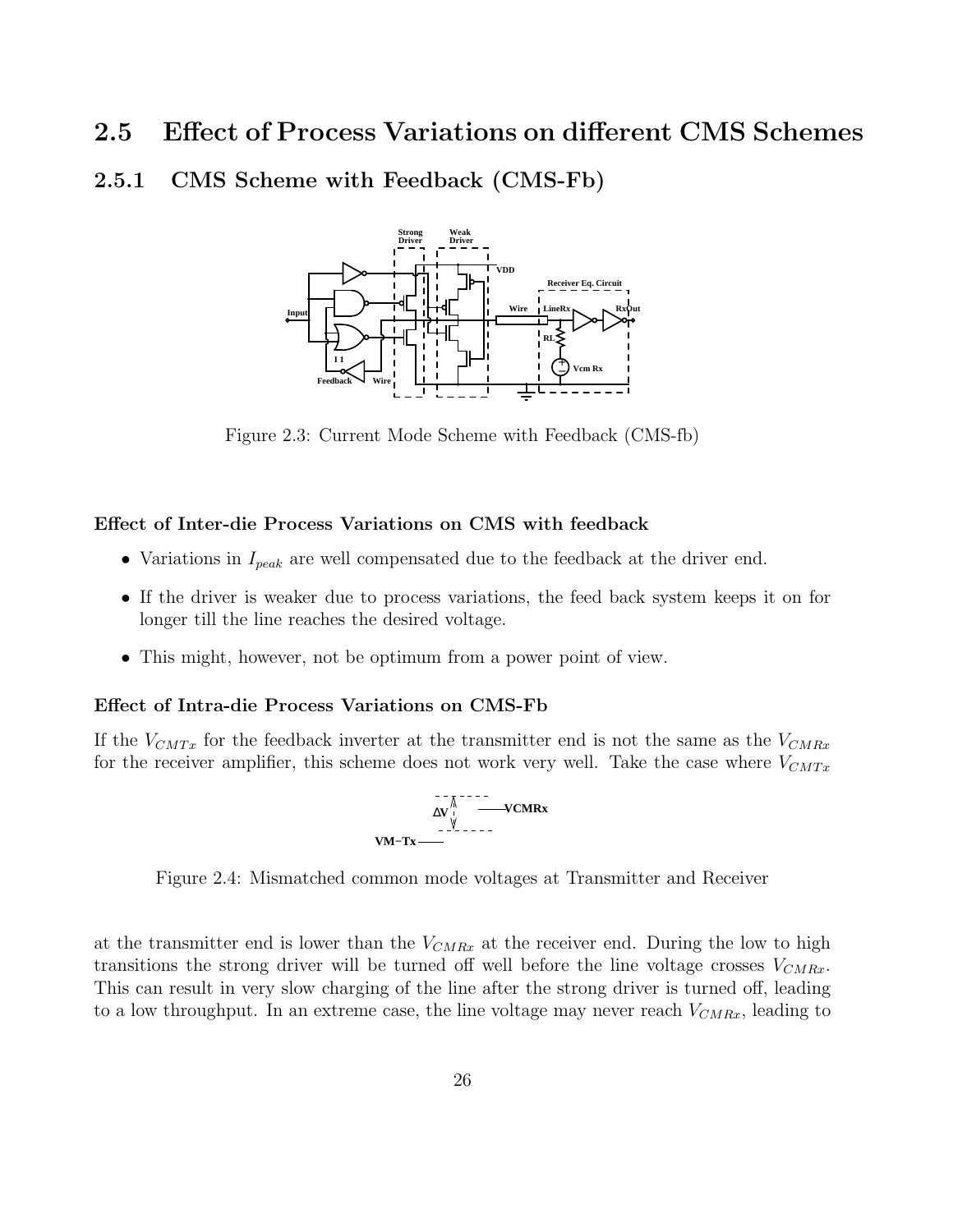malfunction.



The same phenomenon will occur for the high to low transition if  $V_{CMTx} > V_{CMRx}$ .

# 2.5.2 CMS Scheme with fixed pulse width (CMS-Fpw)



- $t_p$  is given by delay element
- Less sensitive to intra-die variations
- In the skewed corners, sourcing  $I_{peak}$  and sinking  $I_{peak}$  are different, leading to different rise and fall delay
- Throughput can degrade significantly in skewed corners

[?]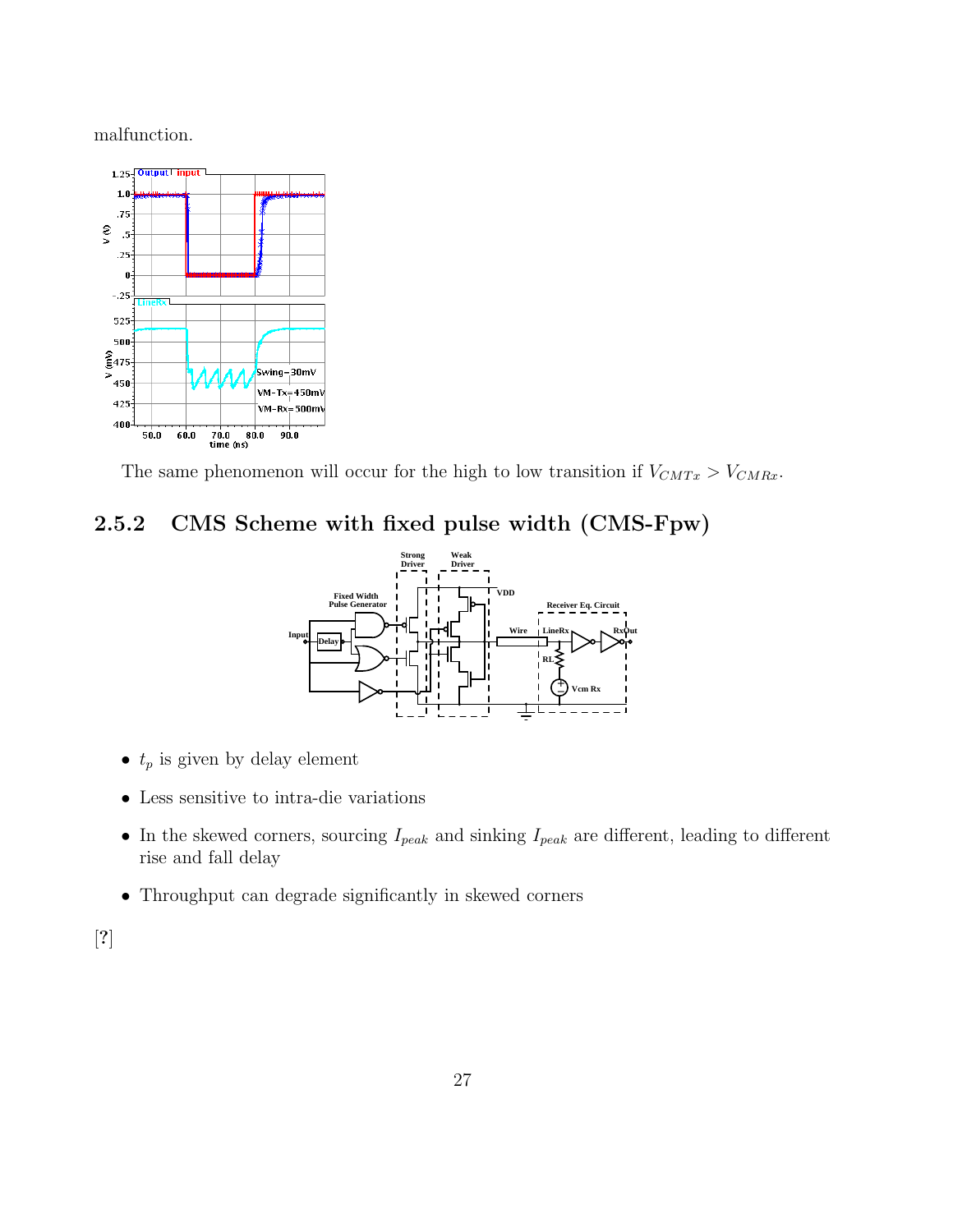# 2.6 The Proposed Variation Tolerant CMS Scheme

#### Minimizing Process Dependence

To minimize process dependence, we need smart bias circuits which sense the process corner



and adjust the bias to compensate for variations.

- Long Channel transistors show relatively less variation with process compared to Short Channel transistors in the same process.
- We can make use of this difference to design a bias generator which senses the process corner and tries to increase the transistor current in the slow corners and to decrease it in the fast corners.
- Simple bias generators using inverters with input and output shorted and which use this feature are shown here.

#### Proposed CMS Scheme with Smart Bias

We propose a Dynamic Overdrive scheme in which both the strong and the weak drivers use constant current sources controlled by process aware bias generators.



- There is no feedback inverter in the driver circuit
- Bias voltages change in the desired direction to keep the current through weak and strong drivers the same across all corners

#### Effect of Process Variation on the Proposed CMS Scheme

•  $I_{peak}$  remains nearly the same across all corners. In extreme corners, SS and FF, small change in  $I_{peak}$  is compensated by the opposite change in  $t_p$ .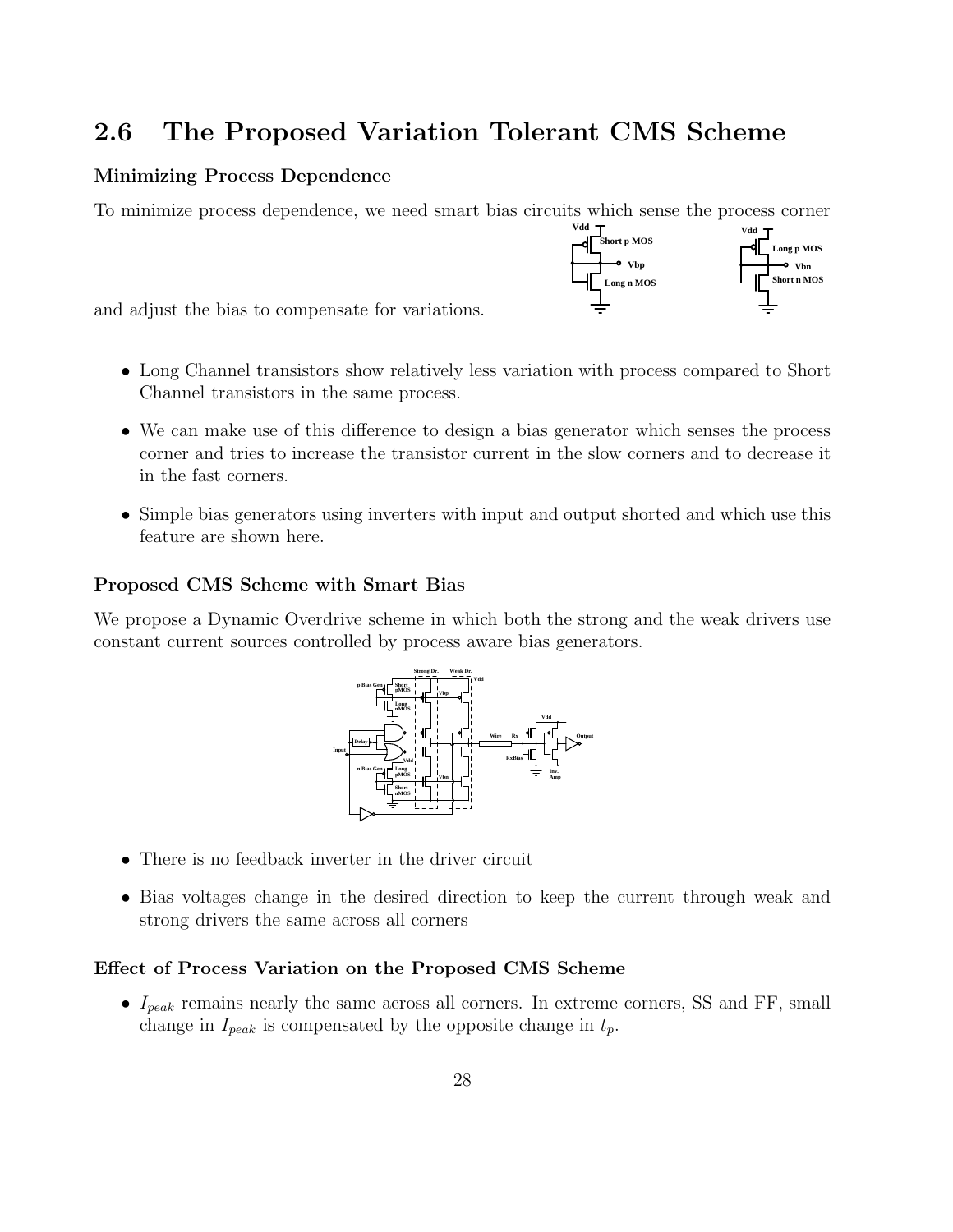- $\Delta V = I_{static} R_L$  remains the same across all corners,  $R_L = \frac{1}{q_{mn} + 1}$  $g_{mn}+g_{mp}$
- The inverter with input-output shorted and the inverter amplifier are designed using fingers and placed close to each other so that their switching thresholds are closely matched across all corners.
- This makes the proposed circuit less sensitive to intra die process variations as well.

# 2.7 Performance Evaluation

#### Simulation Setup

- Foundry specified four corner model files and mismatch model file for Montecarlo simulations were used.
- All the signaling schemes offer the same input capacitance (equivalent to one minimum sized inverter).
- All signaling scheme drive FO4 load.
- Line RLC used were:  $R_{line} = 244\Omega / \text{mm}$ ,  $L_{line} = 1.5nH/\text{mm}$ ,  $C_{line} = 201fF/\text{mm}$ .
- All schemes were designed for a throughput of 2.65Gbps.
- Current mode schemes are designed for  $I_{peak} = 500 \mu A$

#### Effect of Intra-die Process Variations

Mismatch in  $V_m$  of an inverter can be up to 40 mV.<sup>1</sup>. For a mismatch of 40 mV in the  $V_m$ value of the inverters,

| CMS system | Percentage Degradation |            |  |  |
|------------|------------------------|------------|--|--|
|            | Delay                  | Throughput |  |  |
| $CMS-Fb$   | 25                     | 33         |  |  |
| $CMS-Fpw$  | 10                     | 14         |  |  |
| CMS-Bias   |                        | 9.5        |  |  |

<sup>1</sup>Mismatch Data sheet from the foundry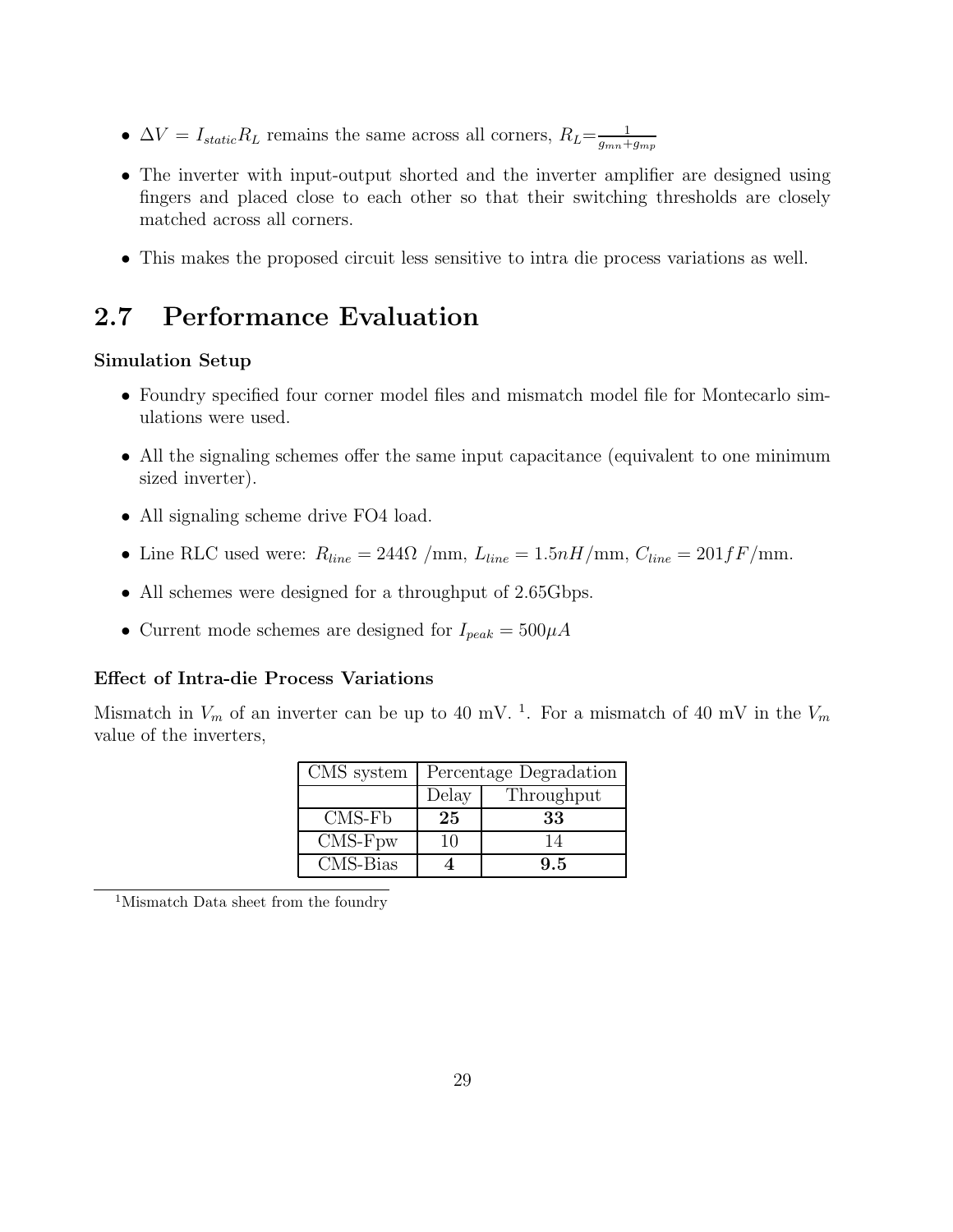| Signaling System/           | Percentage Degradation |             |             |
|-----------------------------|------------------------|-------------|-------------|
| Logic Circuit               | SS <sup>T</sup>        | <b>SNFP</b> | <b>FNSP</b> |
| $CMS-Fb$                    | 17.5                   | 5.7         | 2.9         |
| $\overline{\text{CMS-Fpw}}$ | 32                     | 33.6        | 34.9        |
| CMS-Bias                    | 18.75                  | 8.2         | 7.14        |
| Voltage Mode                | 27                     | $<$ 1       | 2.8         |
| Ring Oscillator Freq        | 23                     | 2.88        | З           |

#### Effect of Inter-die Process Variations

- Interconnects with CMS-Fpw scheme become the bottleneck in overall performance of the chip in skewed corners
- Degradation in the throughput of the proposed scheme in the skewed corners is around 7% which is less than that in CMS-Fpw scheme

#### Overall Comparison

Performance Comparison of four signaling schemes (line=6 mm, Power measured at 1Gbps)

| Signaling                   | Delay         | Throughput | Power   | Area        |
|-----------------------------|---------------|------------|---------|-------------|
| Scheme                      | $_{\rm ps}$ ) | (Gbps)     | $\mu W$ | $(\mu m^2)$ |
| $CMS-Fb(90 mV)$             | 700           | 2.56       | 146     | 2.00        |
| $\overline{\text{CMS-Fpw}}$ | 503           | 2.65       | 114     | 2.40        |
| Proposed CMS                | 490           | 2.56       | 113     | 3.07        |
| Voltage Mode                | 1100          | 2.85       | 655     | 12.53       |

- The CMS-Fb scheme consumes higher power than other schemes due to static power consumption in the feedback inverter
- The proposed scheme shows 78% improvement in area over voltage mode scheme whereas other schemes, CMS-Fb and CMS-Fpw show 84% and 80% respectively

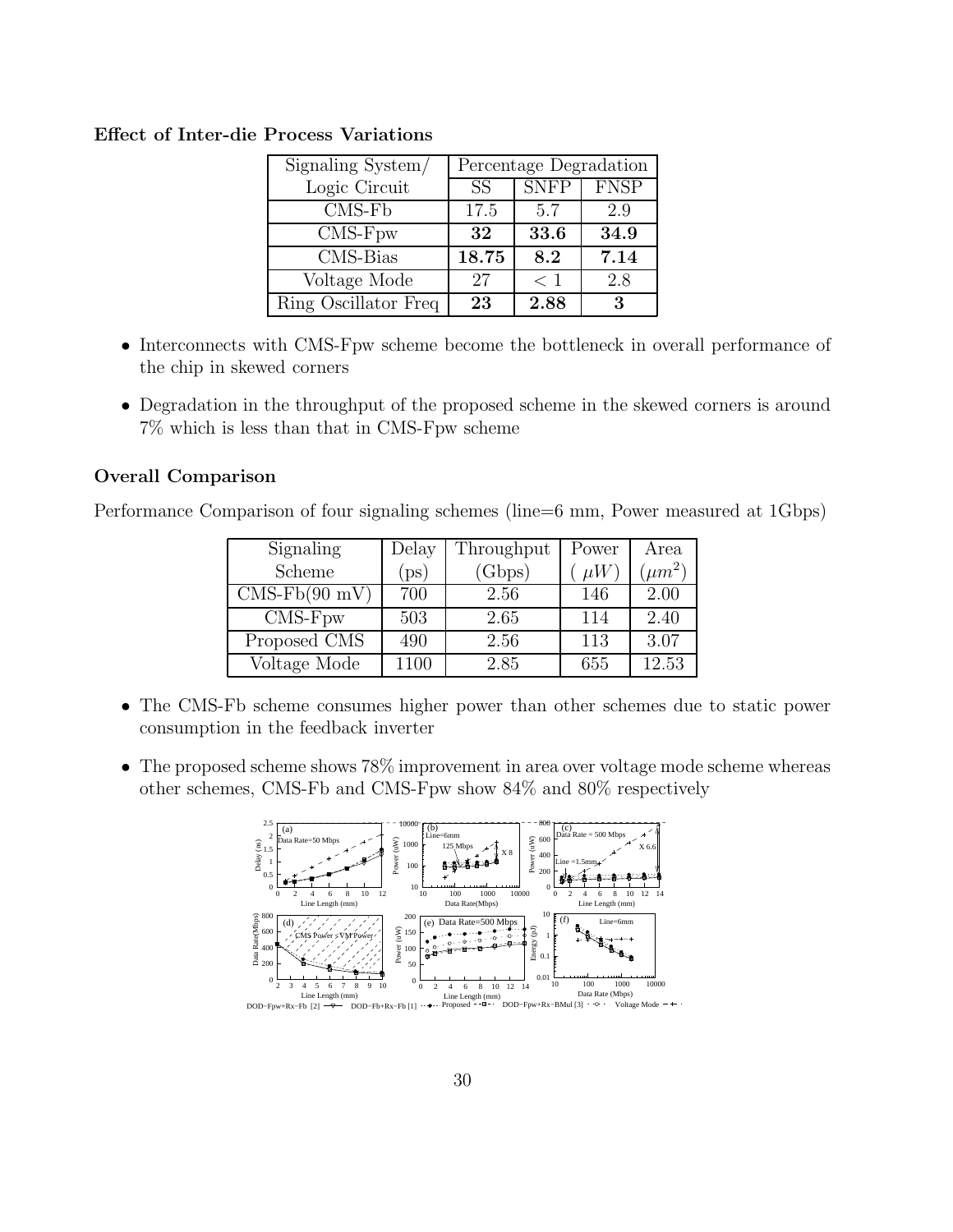# 2.8 Bidirectional Links

#### Bidirectional Links

In many applications, on-chip buses need to carry signal in both directions.

For example, the bus between processor and memory, main processor and floating point multiplier etc.

Often bidirectional buffers with direction control are used for this.

#### Limitations of Conventional Bidirectional Buffer



Back-to-Back Connected Tri-state Buffers

- One of the two tristate buffers is enabled at a given time
- Two transistors in stack  $\Rightarrow$  increased sizes of PMOS and NMOS
- Delay of a bidirectional repeater is more than that of a unidirectional buffer
- Direction control signal is required by each repeater
- Buffers offer huge load to direction control signal
- Buffers carrying direction control signal consume additional power

We need a repeaterless Signaling Scheme

#### The Proposed Current Mode Bidirectional Link

- Employs only two bidirectional transceivers, one at each end of the line.
- Direction signal is required only at two ends of the line
- The direction control signal can be the same as one of the control signal or derived from it based on communication protocol
- Assumption: Direction signal  $(T_x/R_x)$  is locally available at both ends before data transmission starts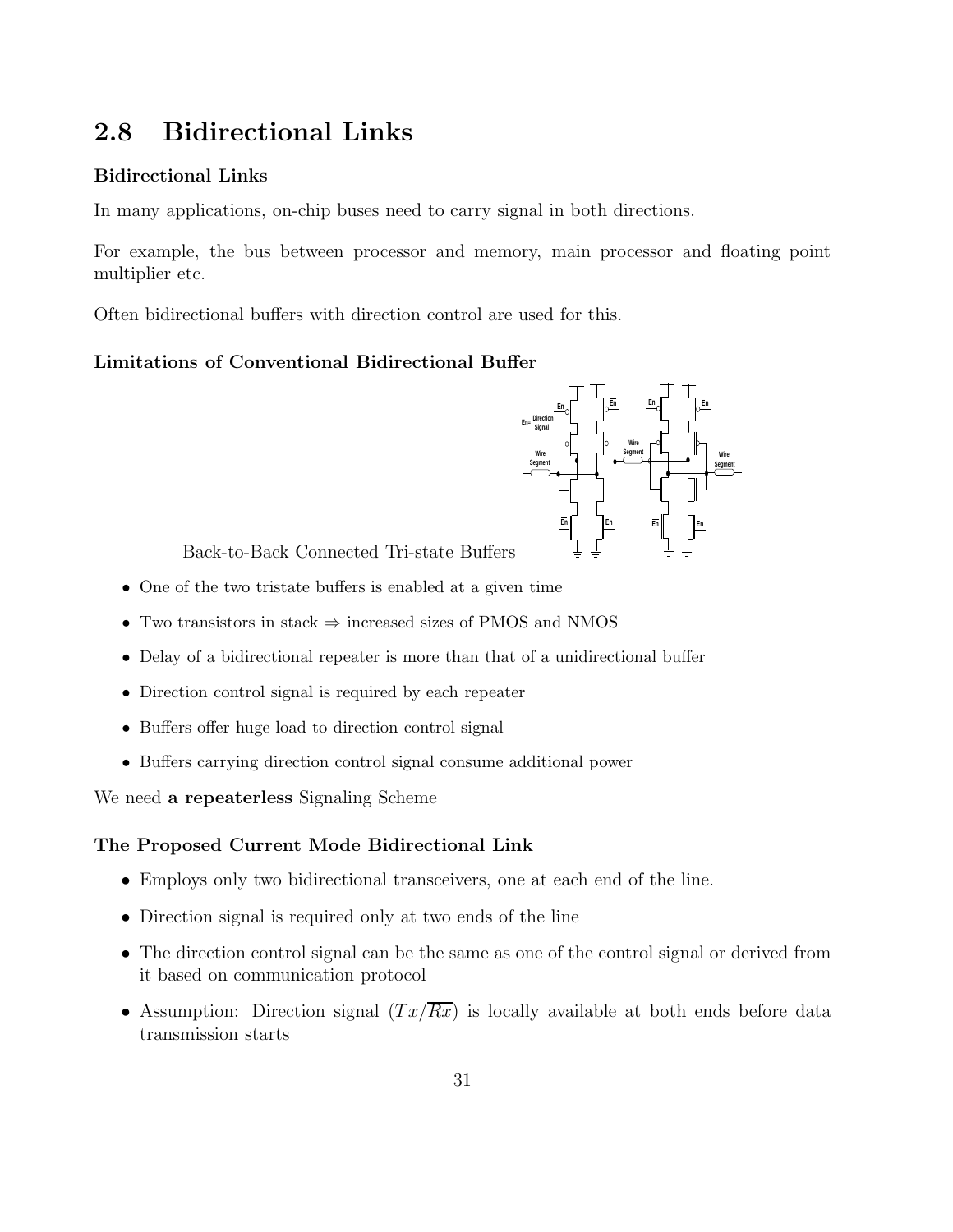#### Proposed Current-Mode Transceiver



Either the transmitter part or the receiver part is enabled at a time

# 2.8.1 Simulated Performance of Bidirectional Link

Speed-Power of Proposed Bidirectional CMS Scheme



- 35% improvement in delay for nearly all line lengths
- 1.7 $\times$  lower power for 2mm lines and 7 $\times$  lower power for 8mm line
- Power crossover frequency 100Mbps for 4mm long lines
- $5 \times$  reduction in power at 1Gbps